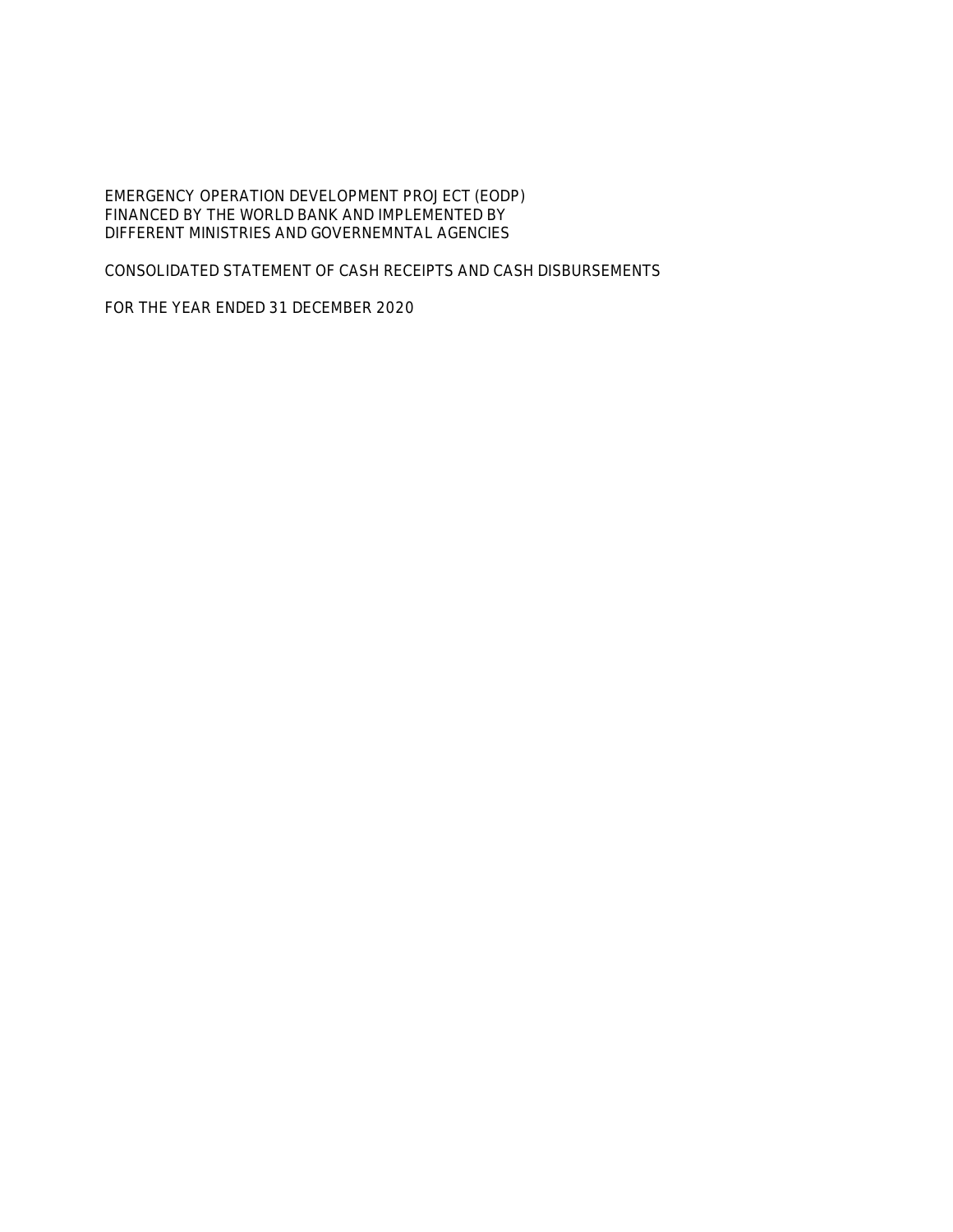

Ernst & Young P.O. Box 6004 Villa 23, Block 609 Street 3 (Al-Ameirat Street) ey.com/mena Al-Mansour, Baghdad, Iraq

 Tel: +964 1 543 0357 Fax:+964 1543 9858 baghdad.iraq@iq.ey.com

# **INDEPENDENT AUDITOR'S REPORT TO THE MANAGEMENT OF RECONSTRUCTION FUND FOR AREAS AFFECTED BY TERRORISTIC OPERATION ("REFAATO")**

#### **Baghdad - Iraq**

**Opinion**

We have audited the accompanying consolidated statement of cash receipts and cash disbursements of the Emergency Operation Development Project (EODP) (the "Project") financed by the World Bank and implemented by different Iraqi ministries and governmental agencies, for the year ended 31 December 2020, including a summary of significant accounting policies.

In our opinion, the accompanying consolidated statement of cash receipts and cash disbursements presents fairly, in all material respects, the Project's cash receipts and payments for the year ended 31 December 2020, in accordance with basis of accounting described in note (2) to the accompanying statement.

#### **Basis for Opinion**

We conducted our audit in accordance with International Standards on Auditing (ISAs). Our responsibilities under those standards, are further described in the Auditor's Responsibilities for the audit of the Financial Statement section of our report. We are independent of the Project in accordance with the International Code of Ethics for Professional Accountants (including International Independence Standards) (IESBA Code), together with the ethical requirements that are relevant to our audit of the financial statements in Iraq , and we have fulfilled our ethical responsibilities in accordance with these requirements. We believe that the audit evidence we have obtained is sufficient and appropriate to provide a basis for our opinion.

**Emphasis of a matter – Basis of preparation and restriction on use**

We draw attention to note (2) to the financial statement, which describes the basis of accounting. The Statement is prepared to provide information to REFAATO management and the World Bank. As a result, the Statement may not be suitable for another purpose. Our report is intended solely for the information and use of REFAATO management and the World Bank and should not be distributed to or used by any other party. Our opinion is not modified in respect of this matter.

**Responsibilities of Management and Those Charged with Governance for the Financial Statement**

Management is responsible for the preparation and fair presentation of the financial statement in accordance with basis of accounting described in note (2) to the financial statement, and for such internal control as management determines is necessary to enable the preparation of financial statement that is free from material misstatement, whether due to fraud or error.

Those charged with governance are responsible for overseeing the Project's financial reporting process.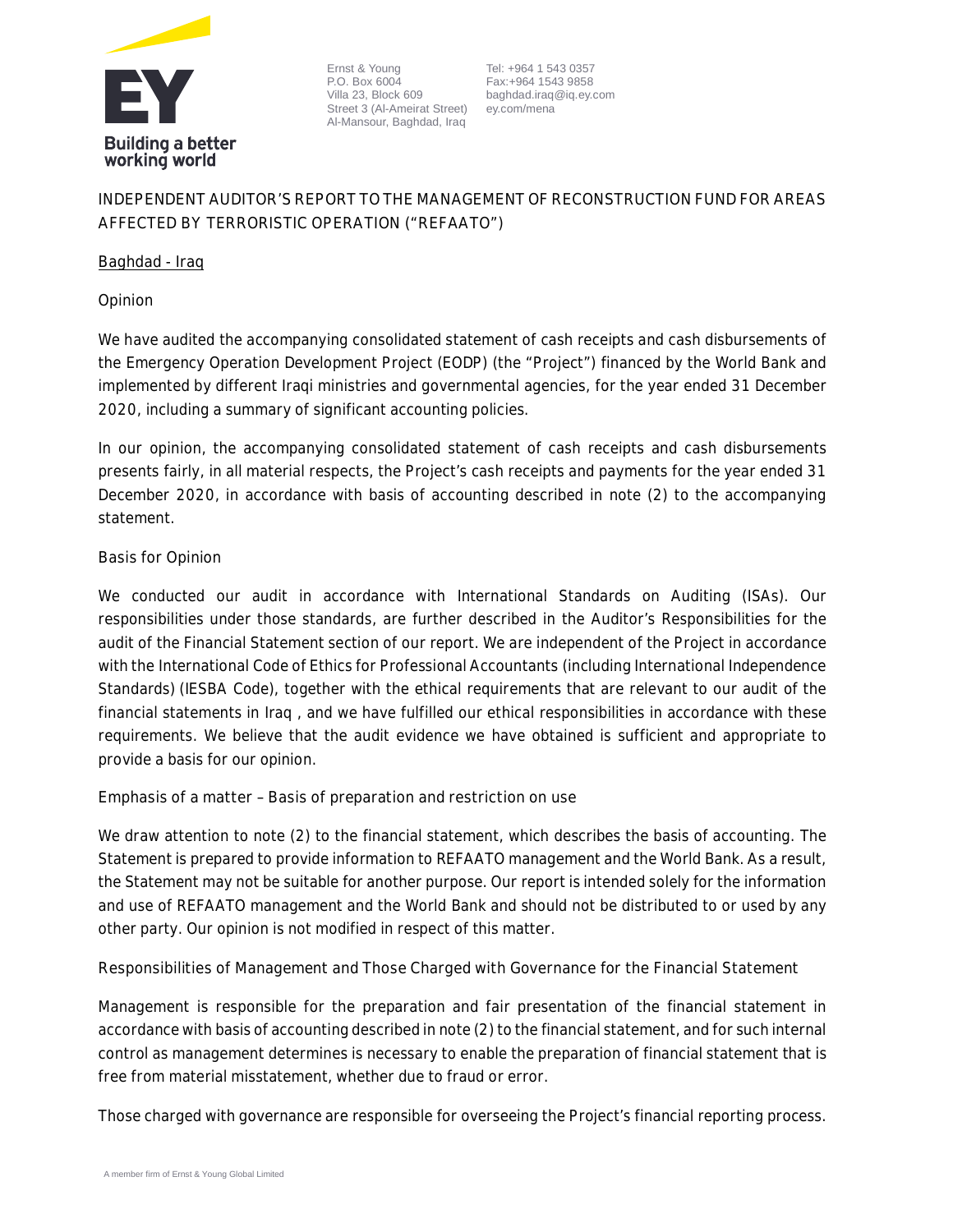

**Auditor's Responsibilities for the Audit of the Financial Statement**

Our objectives are to obtain reasonable assurance about whether the financial statement is free from material misstatement, whether due to fraud or error, and to issue an auditor's report that includes our opinion.

Reasonable assurance is a high level of assurance, but is not a guarantee that an audit conducted in accordance with ISAs will always detect a material misstatement when it exists. Misstatements can arise from fraud or error and are considered material if, individually or in the aggregate, they could reasonably be expected to influence the economic decisions of users taken on the basis of this financial statement.

As part of an audit in accordance with ISAs, we exercise professional judgment and maintain professional skepticism throughout the audit. We also:

- · Identify and assess the risks of material misstatement of the financial statement, whether due to fraud or error, design and perform audit procedures responsive to those risks, and obtain audit evidence that is sufficient and appropriate to provide a basis for our opinion. The risk of not detecting a material misstatement resulting from fraud is higher than for one resulting from error, as fraud may involve collusion, forgery, intentional omissions, misrepresentations, or the override of internal control.
- · Obtain an understanding of internal control relevant to the audit in order to design audit procedures that are appropriate in the circumstances, but not for the purpose of expressing an opinion on the effectiveness of the Project's internal control.
- Evaluate the appropriateness of accounting policies used and the reasonableness of accounting estimates and related disclosures made by management.

We communicate with those charged with governance regarding, among other matters, the planned scope and timing of the audit and significant audit findings, including any significant deficiencies in internal control that we identify during our audit.

Ernst & Young

Ernst + Young

Baghdad, Iraq 8 August 2021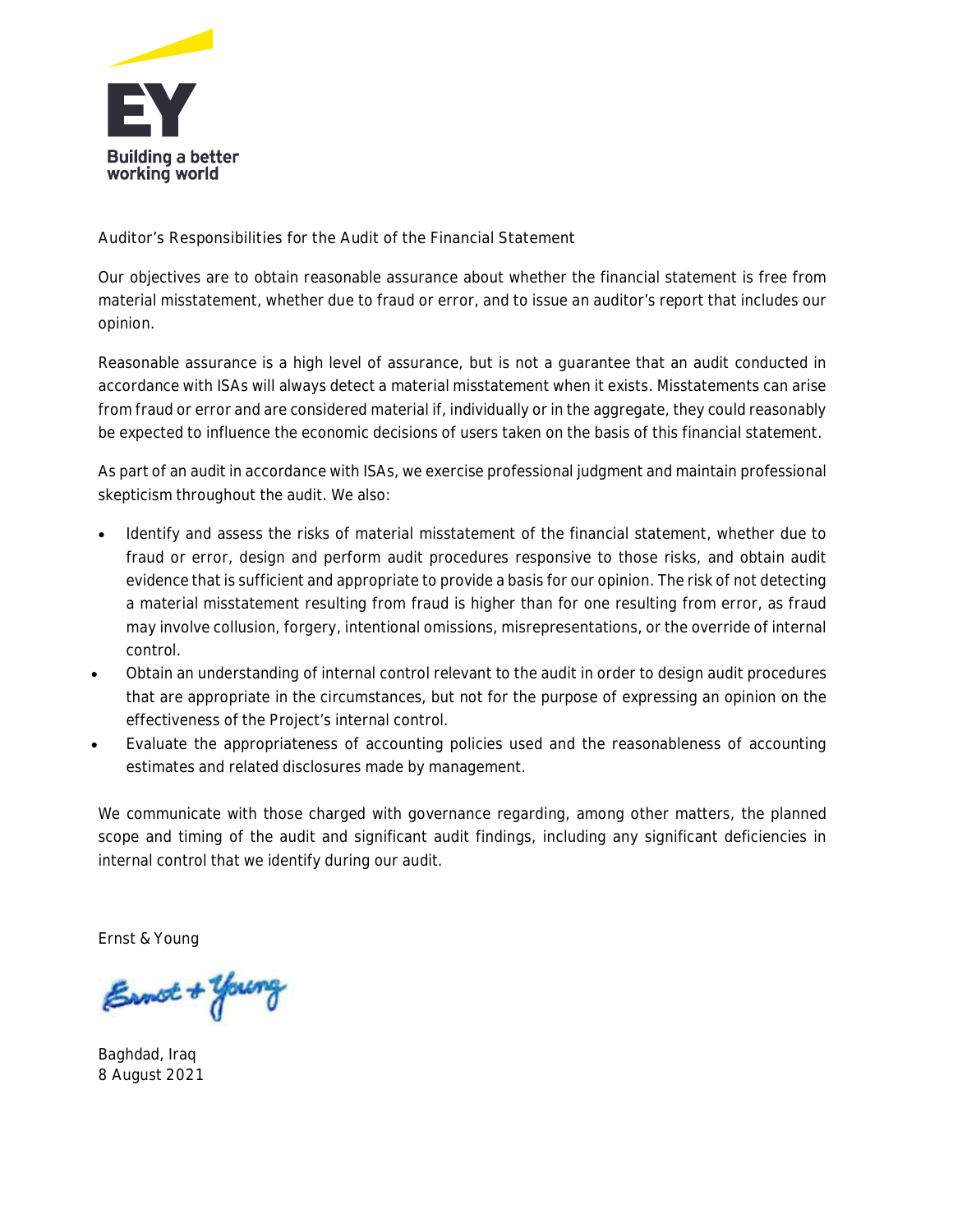# Consolidated Statement of Cash Receipts and Cash Disbursements For the year ended 31 December 2020

|                                            |              |            | From inception |             |
|--------------------------------------------|--------------|------------|----------------|-------------|
|                                            |              |            | to 31 December |             |
|                                            | <b>Notes</b> | 2020       | 2019           | Total       |
|                                            |              | $U.S.$ \$  | $U.S.$ \$      | $U.S.$ \$   |
| Cash Receipts                              |              |            |                |             |
| Designated bank account                    | 3            | 16,859,717 | 145,698,415    | 162,558,132 |
| Direct payments                            | 4            | 11,795,534 | 107,940,262    | 119,735,796 |
|                                            |              | 28,655,251 | 253,638,677    | 282,293,928 |
| Cash Disbursements                         |              |            |                |             |
| Goods and equipment                        | 5            | 6,179,742  | 117,054,077    | 123,233,819 |
| Civil work                                 | 6            | 19,547,642 | 117,127,256    | 136,674,898 |
| Consultant services                        |              | 2,136,096  | 4,931,040      | 7,067,136   |
| Operating costs                            | 8            | 347,548    | 3,245,489      | 3,593,037   |
| Non consultancy services                   |              |            | 79,657         | 79,657      |
|                                            |              | 28,211,028 | 242,437,519    | 270,648,547 |
| Excess of cash receipts over disbursements |              | 444,223    | 11,201,158     | 11,645,381  |
| Fund balance, beginning of the period      |              | 11,201,158 |                |             |
| Fund balance, ending of the period         | 9            | 11,645,381 | 11,201,158     | 11,645,381  |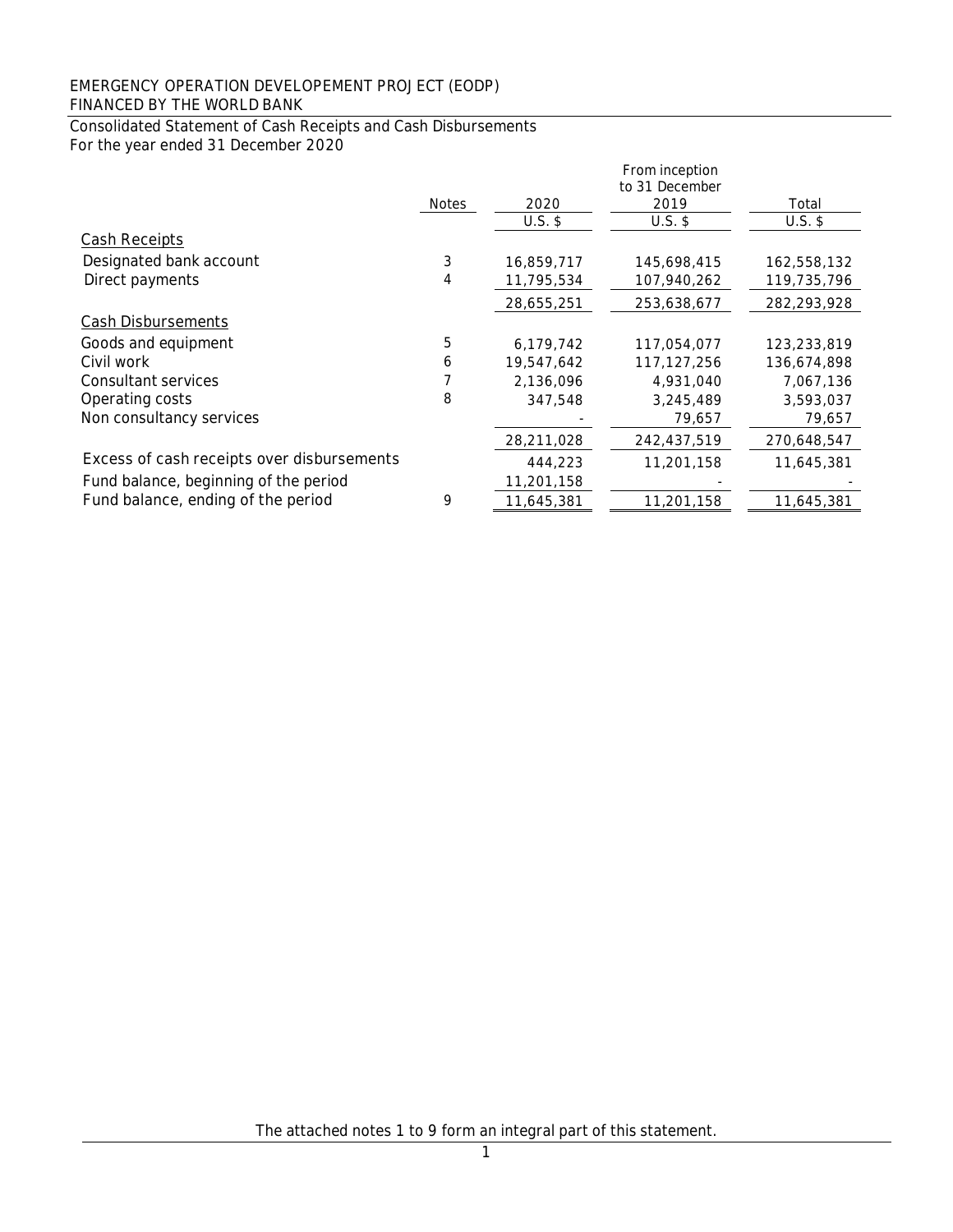Notes to the Consolidated Statement of Cash Receipts and Cash Disbursements For the year ended 31 December 2020

# **1. Background**

On 12 July 2015 (the "inception date") a Financing Agreement was activated between the Government of Iraq (GOI) ("Borrower") represented by the Reconstruction Fund for Areas Affected by Terroristic Operation ("REFAATO) and the International Bank for Reconstruction and Development (IBRD) (the "World Bank"), (the agreement referred hereafter as "the Fund)" toward financing the cost of Emergency Operation Development Project (EODP) ("the Project"). This Fund complements the Government's stabilization efforts with the immediate implementation of the reconstruction and rehabilitation of infrastructure subprojects and to restore the delivery of public services in the affected areas by terroristic operations. The total estimated budget for the Fund is U.S. \$ 350 million will be implemented over seven years from July 2015 to June 2022. This would contribute to the country's economic and social recovery.

Under this Fund, the Bank's support will promote inclusive recovery and reconstruction processes through a three-layered approach consisting of: (1) creation of an enabling environment for the recovery and reconstruction of liberated areas; (2) effective and timely implementation of the recovery and reconstruction activates; and (3) the formulation and financing of an integrated and coherent regional development framework for the liberated areas.

The Project is comprised of the following seven components:

Component 1: Restoring Electricity Infrastructure and Connectivity.

Component 2: Restoring Municipal Waste, Water and Sanitation Services.

Component 3: Restoring Transport Infrastructure and Developing a Housing Reconstruction Subsidy Scheme.

Component 4: Restoring Health Services.

- Component 5: Technical Assistance.
- Component 6: Project Management, Sensitization and Monitoring and Evaluation.

Component 7: Emergency Repair of Water Control, Infrastructure and Irrigation Schemes

The above components are implemented by different ministries and governmental agencies ("Implementing Party") through project management teams ("PMT") assigned by the Project management to work within each Implementing Party. These implementing parties consists of Ministry of Electricity, Ministry of Electricity, Ministry of Health, Ministry of Construction, Housing, Municipalities and Public Works (Municipalities Sector), Ministry of Construction, Housing, Municipalities and Public Works (Building Directorate) , Ministry of Construction, Housing, Municipalities and Public Works (State Commission for Roads and Bridges), Ministry of Water Resources and the Reconstruction Fund for Areas Affected by Terroristic Operation.

**2. Significant Accounting Policies and Basis of Preparation**

The Project's consolidated statement of cash receipts and cash disbursement was prepared in accordance with the International Public Sector Accounting Standard, "Financial Reporting Under the Cash Basis of Accounting" (the Cash Basis IPSAS). Under this basis of accounting, revenues are recorded when received and expenses are recorded when paid.

The United states Dollar (U.S. \$) is the Project's reporting and functional currency.

Transactions denominated in local currency are translated to U.S.\$ using the exchange rate of IQD 1,460.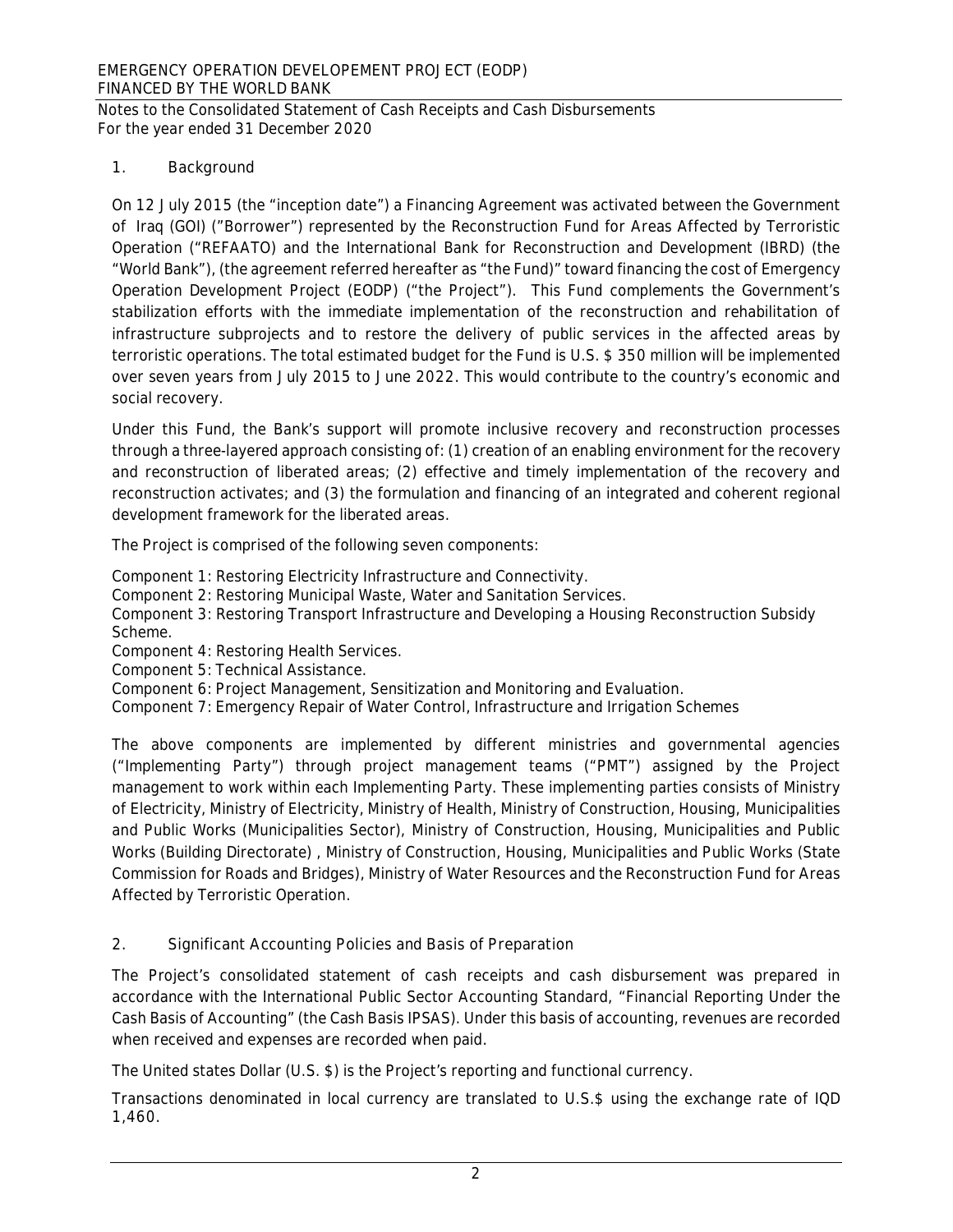Notes to the Consolidated Statement of Cash Receipts and Cash Disbursements For the year ended 31 December 2020

**3. Designated Bank accounts**

This item represents total cash transferred from the World Bank to the bank accounts designated by each Implementing Party to finance the Project activities. During 2020, total transfers that were made by the Bank to these designated bank accounts amounted to U.S. \$ 16,859,717, as follows :

| Implementing Party                                                 | $U.S.$ \$  |
|--------------------------------------------------------------------|------------|
| Ministry of Construction, Housing, Municipalities and Public Works |            |
| (State Commission for Roads and Bridges)                           | 8,422,233  |
| Ministry of Construction, Housing, Municipalities and Public Works |            |
| (Municipalities Sector)                                            | 7,551,931  |
| Reconstruction Fund for Areas Affected by Terroristic Operation    | 660,900    |
| Ministry of Electricity                                            | 224,653    |
|                                                                    | 16,859,717 |

### **4. Direct payments**

This item represents total cash payments made directly from the World Bank to the contractors who were contracted by each Implementing Party under the different components of the Project. During 2020, total direct payments that were made by the Bank directly to contractors amounted to U.S. \$ 11,795,534, as follows :

| Implementing Party                                                 | $U.S.$ \$  |
|--------------------------------------------------------------------|------------|
| Ministry of Construction, Housing, Municipalities and Public Works |            |
| (State Commission for Roads and Bridges)                           | 10,605,906 |
| Reconstruction Fund for Areas Affected by Terroristic Operation    | 689,628    |
| Ministry of Health                                                 | 500,000    |
|                                                                    | 11,795,534 |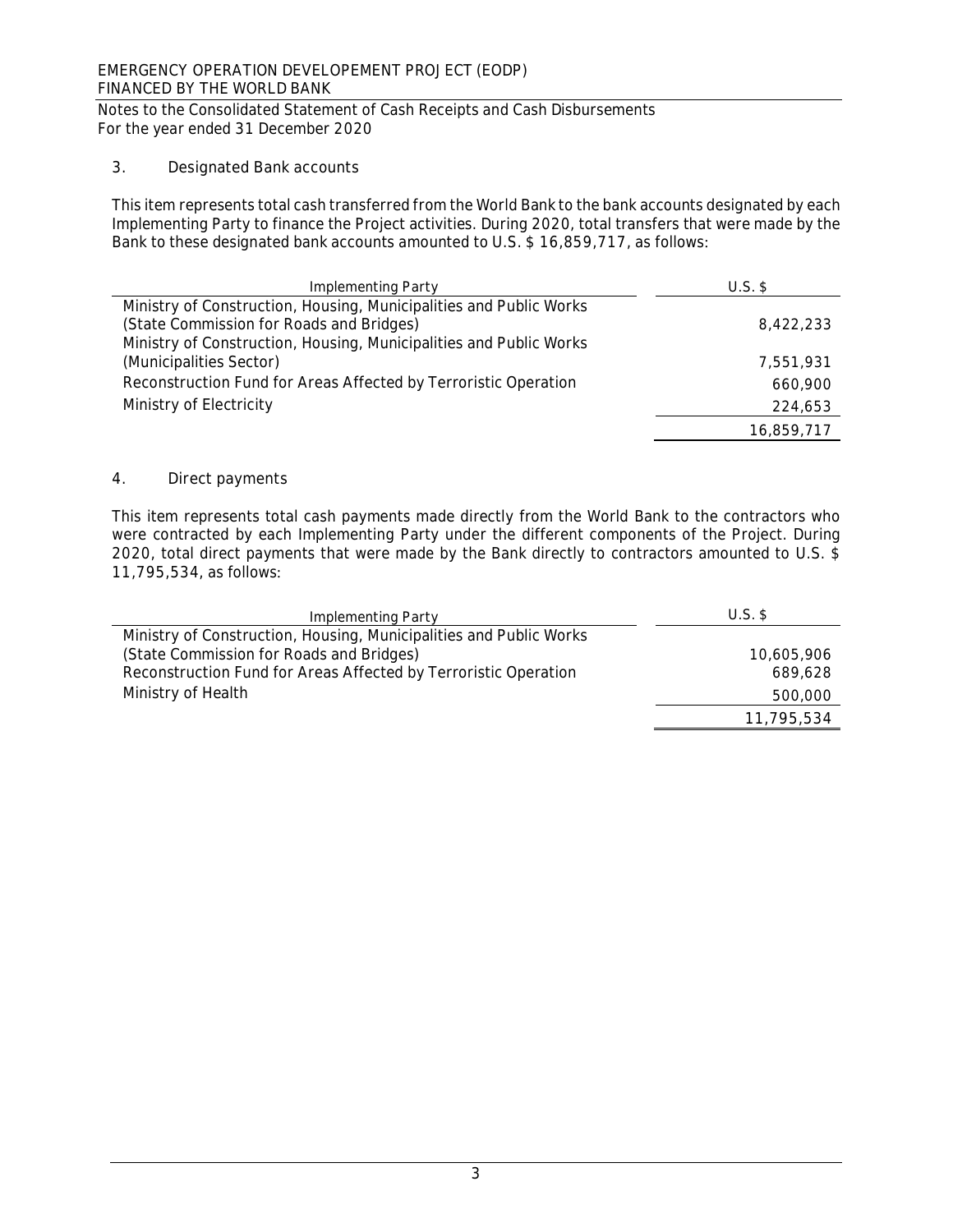Notes to the Consolidated Statement of Cash Receipts and Cash Disbursements For the year ended 31 December 2020

# **5. Goods and equipment**

| Note | <b>Implementing Party</b>                                                                                         | Contracts<br>value | 2020      | From inception<br>to 31 December<br>2019 | Total       | Outstanding<br>balance |
|------|-------------------------------------------------------------------------------------------------------------------|--------------------|-----------|------------------------------------------|-------------|------------------------|
|      |                                                                                                                   | $U.S.$ \$          | $U.S.$ \$ | $U.S.$ \$                                | $U.S.$ \$   | $U.S.$ \$              |
| 5.1  | Ministry of Electricity                                                                                           | 68,392,977         | 50,825    | 66,666,698                               | 66,717,523  | 1,675,454              |
| 5.2  | Ministry of Construction, Housing Municipalities and<br>Public Works (Municipalities Sector)                      | 31,352,722         | 5,617,109 | 24,814,024                               | 30,431,133  | 921,589                |
| 5.3  | Ministry of Health                                                                                                | 19,875,699         | 500,000   | 14,875,699                               | 15,375,699  | 4,500,000              |
| 5.4  | Ministry of Construction, Housing, Municipalities and<br>Public Works (State Commission for Roads and<br>Bridges) | 10,680,851         |           | 10,680,851                               | 10,680,851  |                        |
| 5.5  | Reconstruction Fund for Areas Affected by<br>Terroristic Operation                                                | 17,485             | 680       | 16,805                                   | 17,485      |                        |
| 5.6  | Ministry of Construction, Housing, Municipalities and<br>Public Works (Building Directorate)                      | 11,128             | 11,128    |                                          | 11,128      |                        |
|      |                                                                                                                   | 130,330,862        | 6,179,742 | 117,054,077                              | 123,233,819 | 7,097,043              |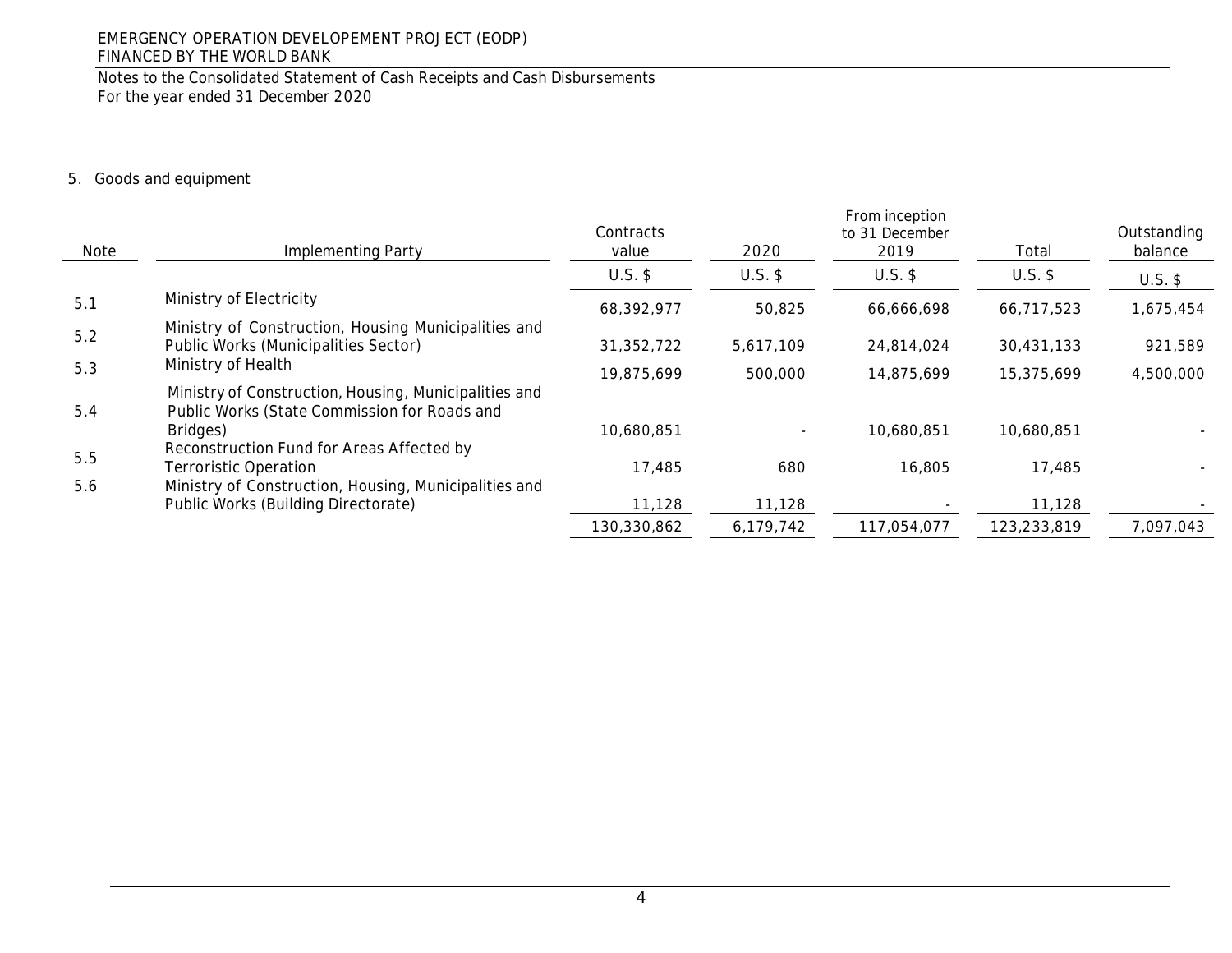#### Notes to the Consolidated Statement of Cash Receipts and Cash Disbursements For the year ended 31 December 2020

### **5. Goods and equipment (continued)**

#### **5.1 Ministry of Electricity**

|                 |                                                                               |                   |           | From                                |            |                        |
|-----------------|-------------------------------------------------------------------------------|-------------------|-----------|-------------------------------------|------------|------------------------|
| Contract<br>No. | Contractor                                                                    | Contract<br>Value | 2020      | inception to<br>31 December<br>2019 | Total      | Outstanding<br>Balance |
|                 |                                                                               | $U.S.$ \$         | $U.S.$ \$ | $U.S.$ \$                           | $U.S.$ \$  | $U.S.$ \$              |
| G <sub>3</sub>  | Joint venture AKTIF Group & MARSEILLE<br><b>ENGINEERING &amp; TRADING SAL</b> | 9,785,978         |           | 9,749,842                           | 9,749,842  | 36,136                 |
| $G5-1$          | Matelec Co.                                                                   | 8,494,121         | 21,609    | 8,372,651                           | 8,394,260  | 99,861                 |
| $G3-B$          | BALIKESIR ELEKTROMEKANIK SANAYA<br><b>TESISLERI</b>                           | 6,512,750         |           | 6,250,691                           | 6,250,691  | 262,059                |
| G <sub>1</sub>  | AK-AY ELEKTRIK DIS TIC.KOLL.STL                                               | 4,904,625         |           | 4,619,058                           | 4,619,058  | 285,567                |
| G7Lot1          | AK-AY ELEKTRIK DIS                                                            | 4,891,835         |           | 4,743,455                           | 4,743,455  | 148,380                |
| $G1-1$          | AK AK-AY ELEKTRIK DIS                                                         | 4,783,423         |           | 4,648,051                           | 4,648,051  | 135,372                |
| $G4-1$          | Matelec Co.                                                                   | 4,067,777         |           | 3,959,491                           | 3,959,491  | 108,286                |
| G4              | Matelec Co.                                                                   | 4,067,777         | 29,667    | 3,708,093                           | 3,737,760  | 330,017                |
| G2Lot1          | SA-RA Energy Construction trade and industry                                  | 3,997,543         | (349)     | 3,996,395                           | 3,996,046  | 1,497                  |
| G <sub>5</sub>  | Matelec Co.                                                                   | 3,716,010         |           | 3,708,813                           | 3,708,813  | 7,197                  |
| G11             | TOYOTA TSUSHO CORPORATION                                                     | 2,841,980         |           | 2,787,892                           | 2,787,892  | 54,088                 |
| G9Lot123        | Gulf cable & multi indistries co-jordan                                       | 2,098,630         |           | 2,096,205                           | 2,096,205  | 2,425                  |
| G2Lot2,3        | AK-AY ELEKTRIK DIS TIC.KOLL.STL                                               | 1,351,154         |           | 1,294,630                           | 1,294,630  | 56,524                 |
|                 |                                                                               | 61,513,603        | 50,927    | 59,935,267                          | 59,986,194 | 1,527,409              |

 **(continued)**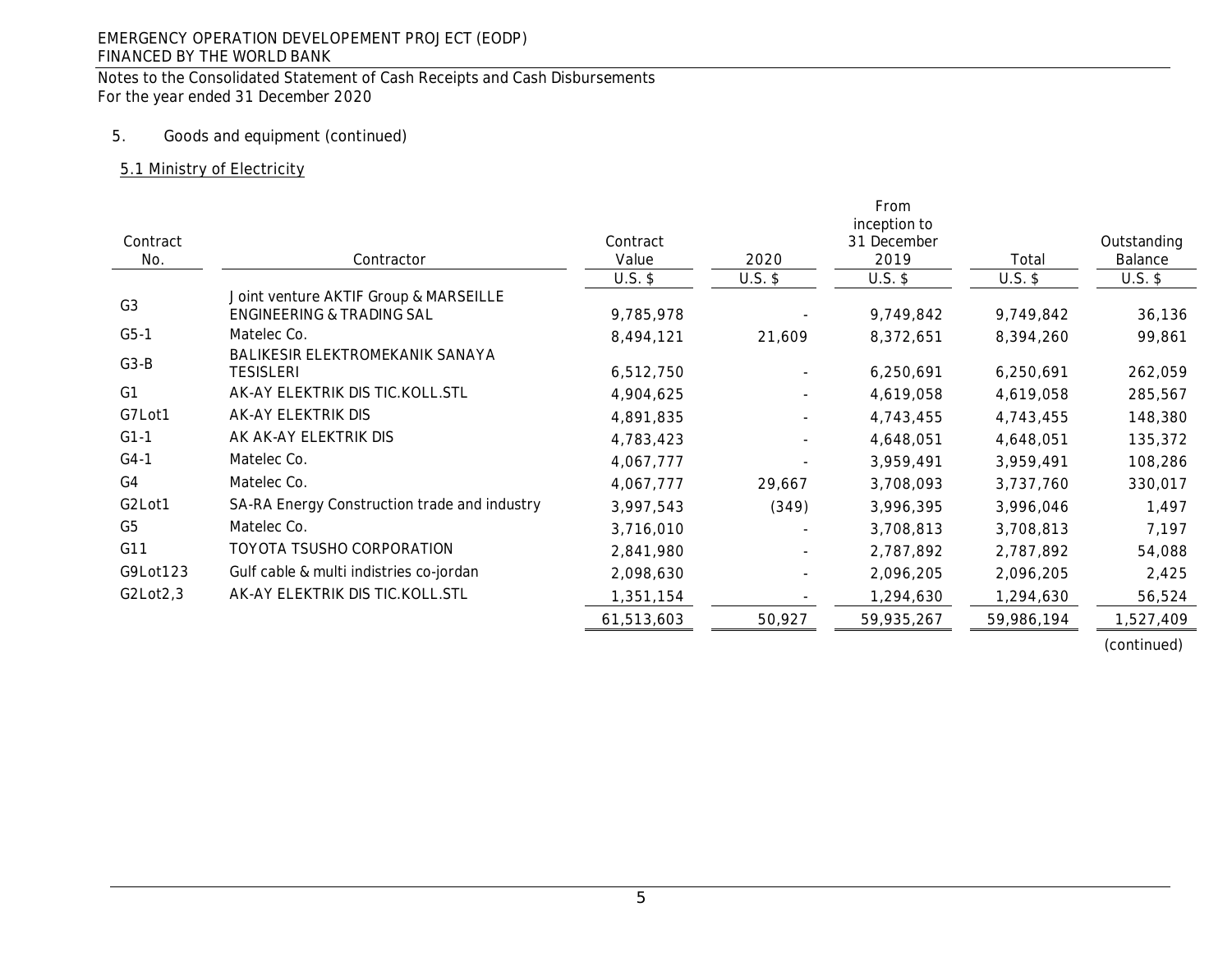Notes to the Consolidated Statement of Cash Receipts and Cash Disbursements For the year ended 31 December 2020

#### **5. Goods and equipment (continued)**

### **5.1 Ministry of Electricity (continued)**

|                 |                                                                   |                    |           | From inception         |            |                        |
|-----------------|-------------------------------------------------------------------|--------------------|-----------|------------------------|------------|------------------------|
| Contract<br>No. | Contractor                                                        | Contracts<br>Value | 2020      | to 31 December<br>2019 | Total      | Outstanding<br>Balance |
|                 |                                                                   | $U.S.$ \$          | $U.S.$ \$ | $U.S.$ \$              | $U.S.$ \$  | $U.S.$ \$              |
| $G14-1,2$       | Saudia Modern Company Cables                                      | 1,061,194          |           | 1,022,421              | 1,022,421  | 38,773                 |
| G10Lot1         | Mashtal Al Iraq For General Trading &                             |                    |           |                        |            |                        |
|                 | Contracting                                                       | 780,500            |           | 770,568                | 770,568    | 9,932                  |
| G6              | Arabian Steel Pipes                                               | 769,368            |           | 769,291                | 769,291    | 77                     |
| $G6-1$          | Arabian Steel Pipes Manufacturing                                 | 664,300            |           | 662,307                | 662,307    | 1,993                  |
| $G8-1$          | Machine Technology Trading Company                                | 660,000            |           | 654,276                | 654,276    | 5,724                  |
| $G8-2$          | Machine Technology Trading Company                                | 490,500            |           | 490,451                | 490,451    | 49                     |
| G14-3           | <b>Barme Makine</b>                                               | 474,500            | (102)     | 459,034                | 458,932    | 15,568                 |
| G10Lot4         | AL- Ebtida General Trading & Electrical Co<br>Ltd                 | 455,400            |           | 437,758                | 437,758    | 17,642                 |
| G7Lot2          | AL- Ebtida General Trading & Electrical Co.<br>Ltd                | 392,000            |           | 391,973                | 391,973    | 27                     |
| $G9-1$          | Gulf Cable & Multi Industries Co.                                 | 367,500            |           | 366,508                | 366,508    | 992                    |
| $G8-3$          | Zanzam Spring For General Trading Co Ltd                          | 306,650            |           | 292,632                | 292,632    | 14,018                 |
| G12             | AL Sadara AL Iraqia & Shams Alsabah<br><b>General Contracting</b> | 291,486            |           | 262,165                | 262,165    | 29,321                 |
| G13             | AL Sadara AL Iraqia & Shams Alsabah<br><b>General Contracting</b> | 150,000            |           | 136,071                | 136,071    | 13,929                 |
|                 | Miscellaneous suppliers / Laptops                                 | 15,976             |           | 15,976                 | 15,976     |                        |
|                 |                                                                   | 68,392,977         | 50,825    | 66,666,698             | 66,717,523 | 1,675,454              |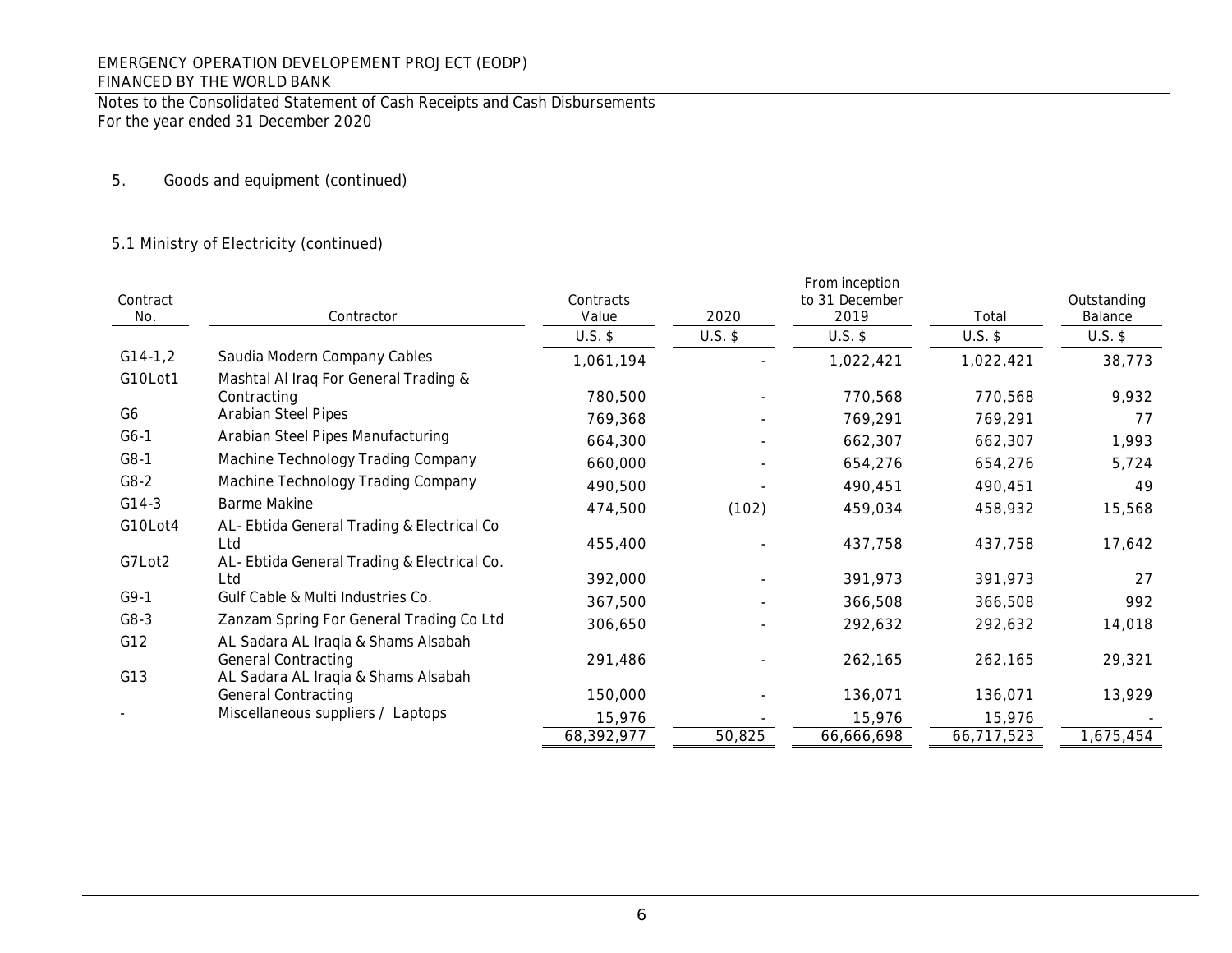Notes to the Consolidated Statement of Cash Receipts and Cash Disbursements For the year ended 31 December 2020

### **5. Goods and equipment (continued)**

#### **5.2 Ministry of Construction, Housing Municipalities and Public Works (Municipalities sector)**

| Contract No.      | Contractor                          | Contracts<br>Value | 2020      | From inception to<br>31 December<br>2019 | Total      | Outstanding<br>Balance |
|-------------------|-------------------------------------|--------------------|-----------|------------------------------------------|------------|------------------------|
|                   |                                     | $U.S.$ \$          | $U.S.$ \$ | $U.S.$ \$                                | $U.S.$ \$  | $U.S.$ \$              |
|                   |                                     |                    |           |                                          |            |                        |
| ICB-GO6           | Al-Nwuaira Co.                      | 5,379,925          |           | 5,379,925                                | 5,379,925  |                        |
| ICB-G03           | Machine Technology                  | 4,298,385          |           | 4,298,385                                | 4,298,385  |                        |
| ICB-GO2           | Al-Nwuaira Co.                      | 3,948,426          |           | 3,948,426                                | 3,948,426  |                        |
| ICB-GO6 A         | Al-Nwuaira Co.                      | 2,276,240          |           | 2,276,240                                | 2,276,240  |                        |
| G17               | Machine Technology                  | 1,846,240          | 1,107,741 | 369,248                                  | 1,476,989  | 369,251                |
| ICB-GO4           | Zamzam Spring                       | 1,476,969          |           | 1,476,969                                | 1,476,969  |                        |
| G15               | Machine Technology                  | 1,428,894          | 857,335   | 285,779                                  | 1,143,114  | 285,780                |
| ICB-GO7           | Al-Kasid Co                         | 1,383,126          |           | 1,383,126                                | 1,383,126  |                        |
| ICB-G01           | Al-Ghodwa Co.                       | 1,278,506          |           | 1,278,506                                | 1,278,506  |                        |
| G16               | Iraqi International Trading Company | 1,081,800          | 865,440   | 216,360                                  | 1,081,800  |                        |
| ICB-G05           | Machine Technology                  | 817,987            |           | 817,987                                  | 817,987    |                        |
| G <sub>21</sub>   | Al-Nwuaira Co.                      | 792,744            | 792,744   |                                          | 792,744    |                        |
| G18               | Machine Technology                  | 693,000            | 466,455   | 138,533                                  | 604,988    | 88,012                 |
| G12               | Al-Nwuaira Co.                      | 692,764            | 5,384     | 687,380                                  | 692,764    |                        |
| G19               | Al-Nwuaira Co.                      | 607,907            | 514,635   |                                          | 514,635    | 93,272                 |
| G22               | Zamzam Spring                       | 568,497            | 483,223   |                                          | 483,223    | 85,274                 |
| G <sub>20</sub>   | Al-Nwuaira Co.                      | 524,152            | 524,152   |                                          | 524,152    |                        |
| ICB-GO2 A         | Al-Nwuaira Co.                      | 465,946            |           | 465,946                                  | 465,946    |                        |
| ICB-G01 DC        | Al-Ghodwa Co.                       | 429,501            |           | 429,501                                  | 429,501    |                        |
| ICB-GO3A          | Machine Technology                  | 411,071            |           | 411.071                                  | 411,071    |                        |
| NCB-G09-2017      | Al-Ghodwa Co.                       | 282,876            |           | 282,876                                  | 282,876    |                        |
| G13               | Zamzam Spring                       | 281,378            |           | 281,378                                  | 281,378    |                        |
| NCB-G11           | Al-Nwuaira Co.                      | 213,159            |           | 213,159                                  | 213,159    |                        |
| NCB-G11A          | Al-Nwuaira Co.                      | 85,655             |           | 85,655                                   | 85,655     |                        |
| ICB-G08           | Al-Ghodwa Co.                       | 77,486             |           | 77,486                                   | 77,486     |                        |
| Local Contractors | <b>Local Contractors</b>            | 6,116              |           | 6,116                                    | 6,116      |                        |
| N/A               | Other goods                         | 3,972              |           | 3,972                                    | 3,972      |                        |
|                   |                                     | 31,352,722         | 5,617,109 | 24,814,024                               | 30,431,133 | 921,589                |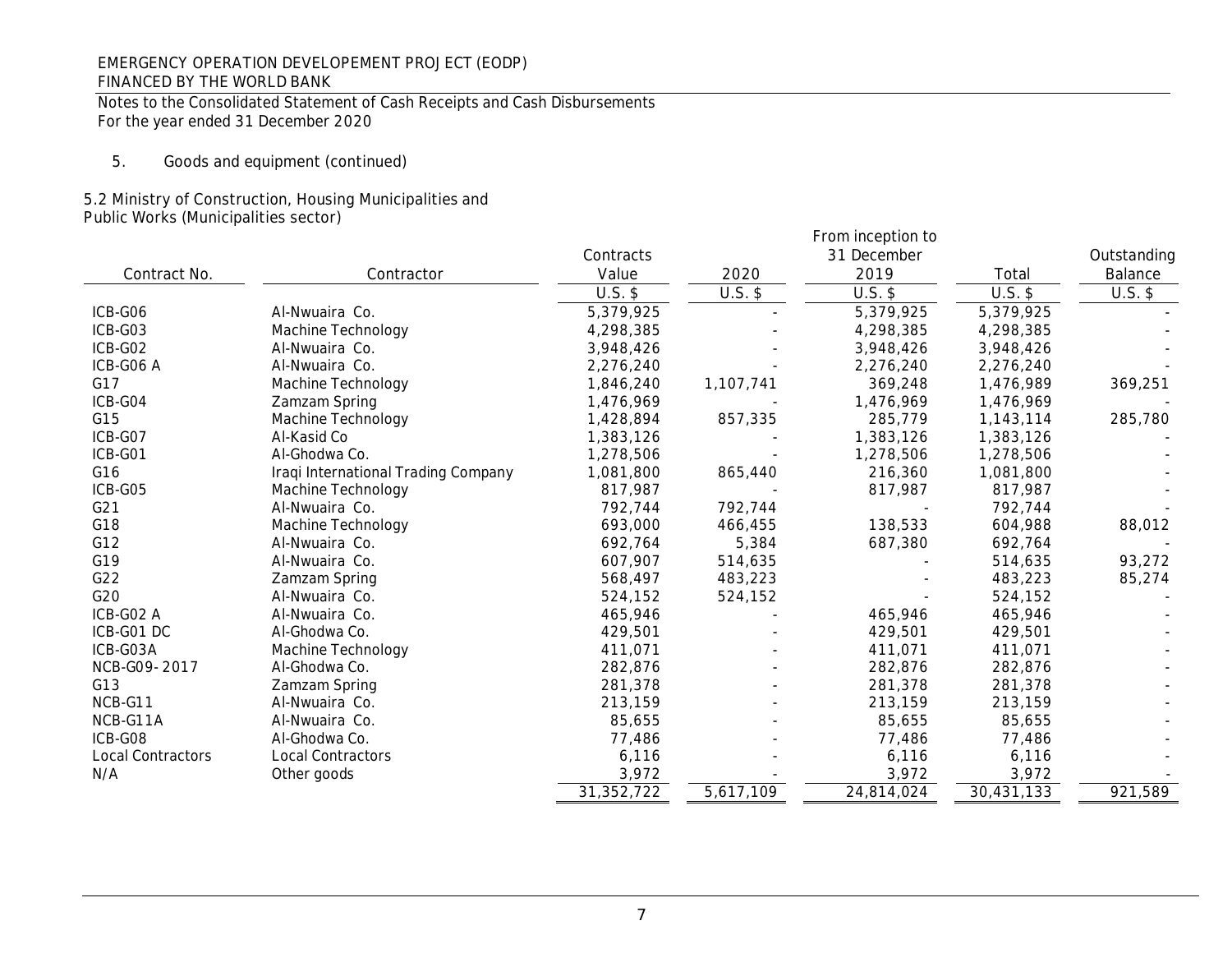Notes to the Consolidated Statement of Cash Receipts and Cash Disbursements For the year ended 31 December 2020

#### **5. Goods and equipment (continued)**

#### **5.3 Ministry of Health**

| Contract No. | Contractor                                                                                                                                               | Contracts<br>Value | 2020      | From inception to<br>31 December<br>2019 | Total      | Outstanding<br>Balance |
|--------------|----------------------------------------------------------------------------------------------------------------------------------------------------------|--------------------|-----------|------------------------------------------|------------|------------------------|
|              |                                                                                                                                                          | $U.S.$ \$          | $U.S.$ \$ | $U.S.$ \$                                | $U.S.$ \$  | $U.S.$ \$              |
| 5e-6d        | United Nations Office<br>Project Services (UNOPS)/ Mobile<br><b>Clinics and Ambulances</b><br>United Nations Office<br>Project Services (UNOPS)/ COVID - | 14,875,699         |           | 14,875,699                               | 14,875,699 |                        |
|              | 19 project                                                                                                                                               | 5,000,000          | 500,000   |                                          | 500,000    | 4,500,000              |
|              |                                                                                                                                                          | 19,875,699         | 500,000   | 14,875,699                               | 15,375,699 | 4,500,000              |

#### **5.4 Ministry of Construction, Housing, Municipalities and Public Works (State Commission for Roads and Bridges)**

|              |                                 | From inception to |                          |             |            |             |
|--------------|---------------------------------|-------------------|--------------------------|-------------|------------|-------------|
|              |                                 | Contracts         |                          | 31 December |            | Outstanding |
| Contract No. | Contractor                      | Value             | 2020                     | 2019        | Total      | Balance     |
|              |                                 | $U.S.$ \$         | U.S. \$                  | U.S. \$     | $U.S.$ \$  | U.S. \$     |
| MOCHPM /G1   | Waagner - Biro Bridge System AG | 10,680,851        |                          | 10.680.851  | 10,680,851 |             |
|              |                                 | 10,680,851        | $\overline{\phantom{0}}$ | 10.680.851  | 10,680,851 |             |

# **5.5 Reconstruction Fund for Areas Affected by Terroristic Operation**

|              |                                 | Contracts |         | 31 December |         | Outstanding |
|--------------|---------------------------------|-----------|---------|-------------|---------|-------------|
| Contract No. | Vendor                          | Value     | 2020    | 2019        | Total   | Balance     |
|              |                                 | $U.S.$ \$ | U.S. \$ | $U.S.$ \$   | U.S. \$ | U.S. \$     |
| RF/G1        | Aldorado for Communication      | 12,980    |         | 12,980      | 12,980  |             |
| RF/G2        | <b>Altaif for Computers</b>     | 3,825     |         | 3,825       | 3,825   |             |
| N/A          | Samar center for mobile devices | 680       | 680     |             | 680     |             |
|              |                                 | 17,485    | 680     | 16,805      | 17,485  |             |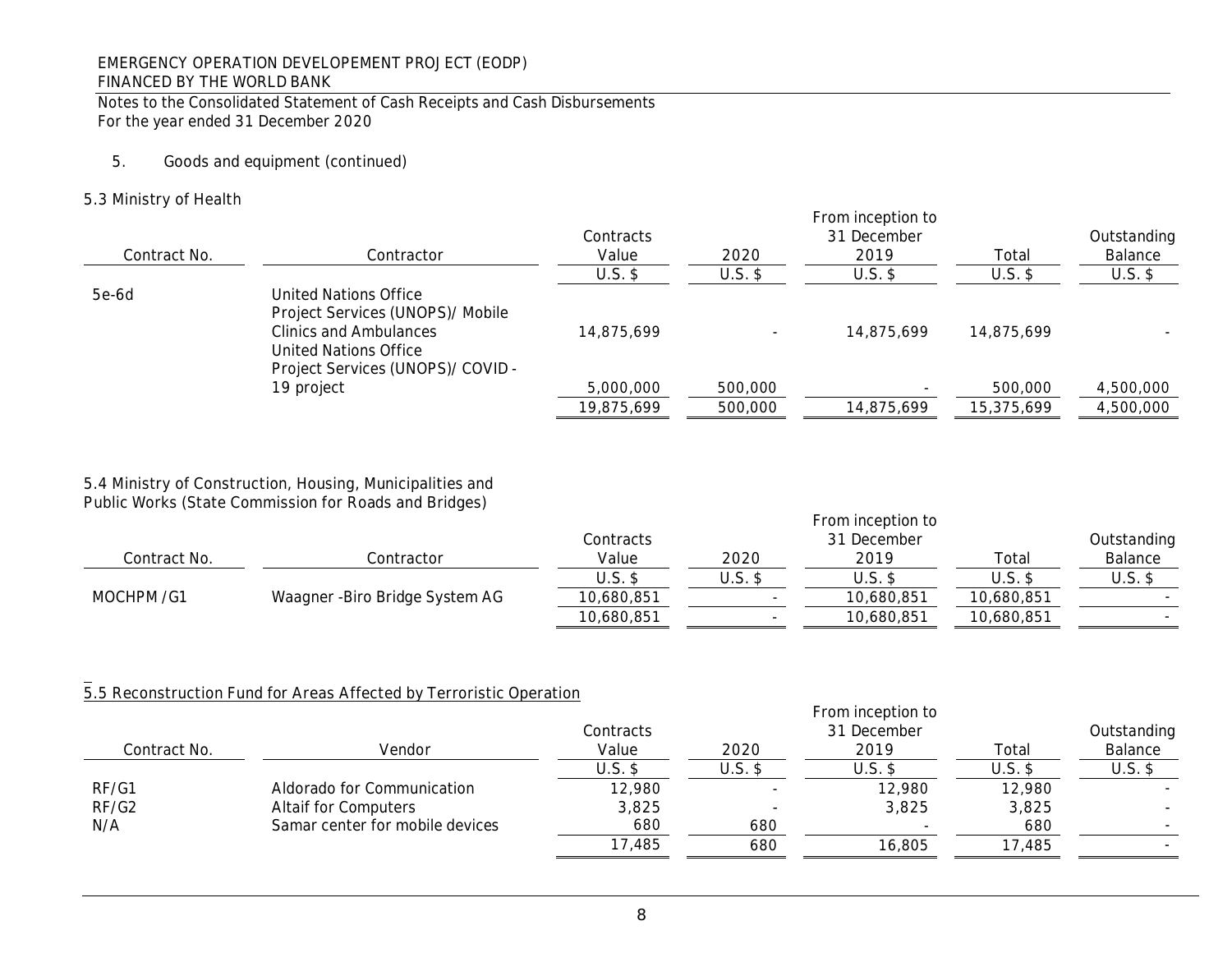Notes to the Consolidated Statement of Cash Receipts and Cash Disbursements For the year ended 31 December 2020

**5. Goods and equipment (continued)**

**5.6 Ministry of Construction, Housing, Municipalities and Public Works (Buildings Directorate)**

|              |                     |            | From inception to<br>31 December<br>Contracts |                          |        |                        |  |
|--------------|---------------------|------------|-----------------------------------------------|--------------------------|--------|------------------------|--|
| Contract No. | Vendor              | Value      | 2020                                          | 2019                     | Total  | Outstanding<br>Balance |  |
|              |                     | $U.S.$ \$  | $U.S.$ \$                                     | $\sim$<br>U.S. 3         | U.S.   | U.S. 1                 |  |
| N/A          | Miscellaneous Goods | .128       | 11,128                                        |                          | 11,128 |                        |  |
|              |                     | ,128<br>11 | 11,128                                        | $\overline{\phantom{0}}$ | 11,128 |                        |  |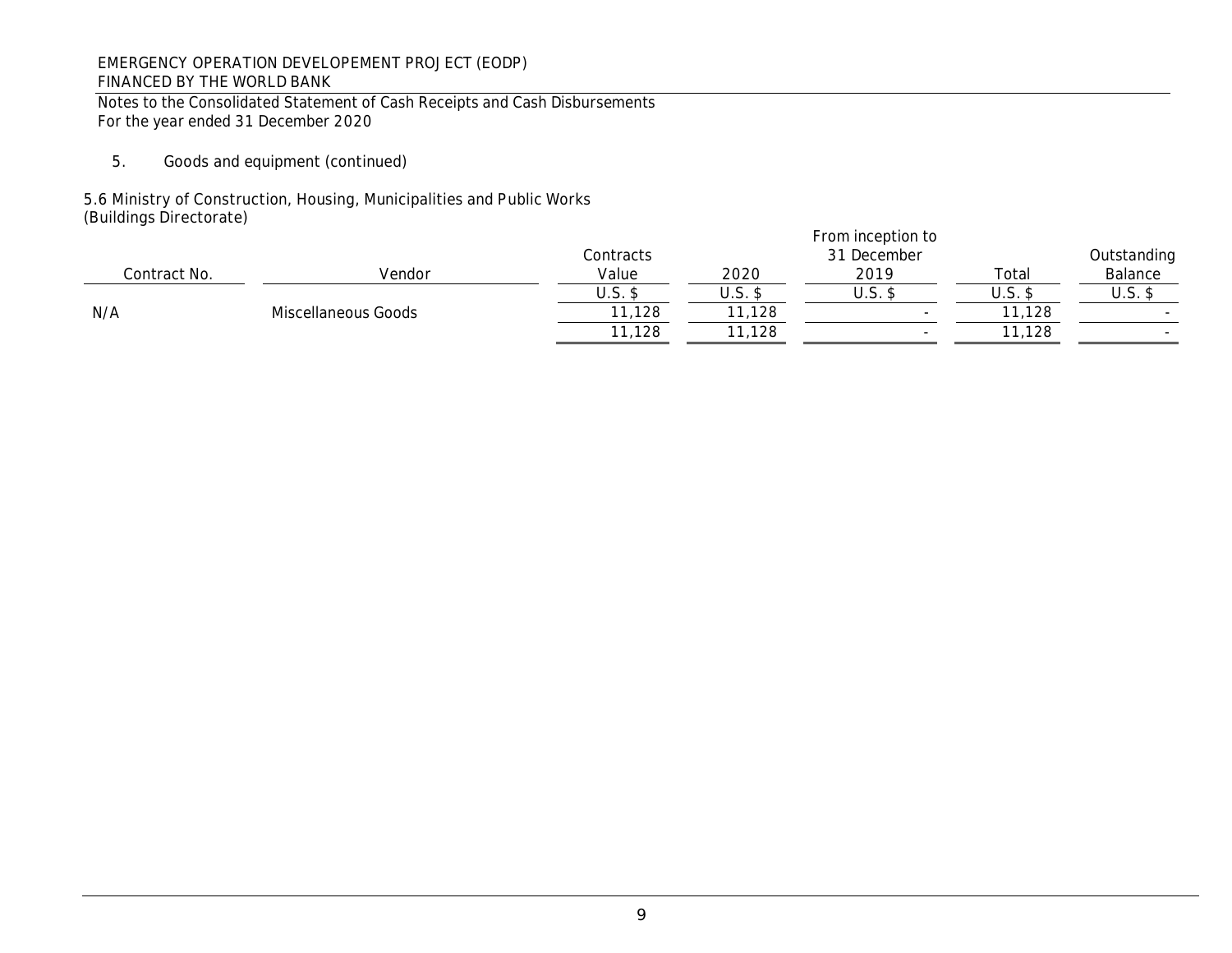Notes to the Consolidated Statement of Cash Receipts and Cash Disbursements For the year ended 31 December 2020

# **6. Civil work**

| Note | Implementing Party                                                                                | Contracts<br>value | 2020       | From inception<br>to 31 December<br>2019 | Total       | Outstanding<br>balance |
|------|---------------------------------------------------------------------------------------------------|--------------------|------------|------------------------------------------|-------------|------------------------|
|      |                                                                                                   | $U.S.$ \$          | $U.S.$ \$  | $U.S.$ \$                                | $U.S.$ \$   | $U.S.$ \$              |
| 6.1  | Ministry of Construction, Housing, Municipalities<br>and Public Works (State Commission for Roads |                    |            |                                          |             |                        |
| 6.2  | and Bridges)<br>Ministry of Construction, Housing Municipalities                                  | 122.981.591        | 14,287,151 | 95,204,155                               | 109,491,306 | 13,490,285             |
|      | and Public Works (Municipalities Sector)                                                          | 26,286,551         | 3,853,832  | 21,923,101                               | 25,776,933  | 509,618                |
| 6.3  | Ministry of Water Recourses                                                                       | 5,333,215          | 528,899    |                                          | 528.899     | 4,804,316              |
| 6.4  | Ministry of Construction, Housing, Municipalities<br>and Public Works (Buildings Directorate)     | 956,763            | 564,272    |                                          | 564,272     | 392,491                |
| 6.5  | Ministry of Electricity                                                                           | 324,186            | 313,488    |                                          | 313,488     | 10,698                 |
|      |                                                                                                   | 155,882,306        | 19,547,642 | 117, 127, 256                            | 136,674,898 | 19,207,408             |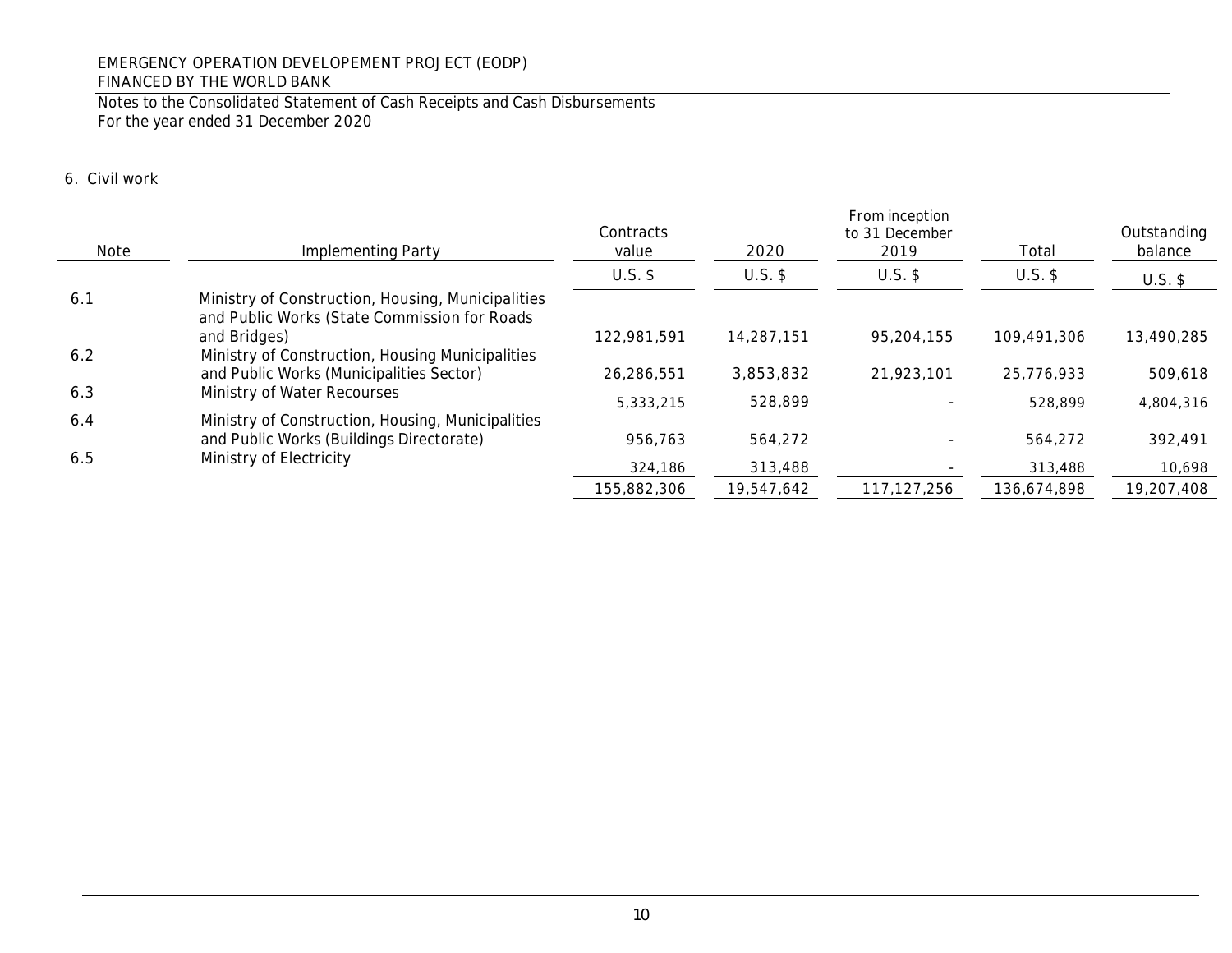Notes to the Consolidated Statement of Cash Receipts and Cash Disbursements For the year ended 31 December 2020

### **6. Civil work (continued)**

#### **6.1 Ministry of Construction, Housing, Municipalities and Public Works (State Commission for Roads and Bridges)**

|                        |                                                |             |                          | From inception |            |             |
|------------------------|------------------------------------------------|-------------|--------------------------|----------------|------------|-------------|
|                        |                                                | Contracts   |                          | to 31 December |            | Outstanding |
| Contract No.           | Contractor                                     | Value       | 2020                     | 2019           | Total      | Balance     |
|                        |                                                | $U.S.$ \$   | $U.S.$ \$                | $U.S.$ \$      | $U.S.$ \$  | $U.S.$ \$   |
| EODP/MOCHPM/W2/10/A/R1 | Ataa AL-Ardh                                   | 12,093,100  | 8,305,989                |                | 8,305,989  | 3,787,111   |
| EODP/MOCHPM/W3/R1      | Maa Alsamaa International Company              | 10,707,309  | 1,867,200                | 6,945,740      | 8,812,940  | 1,894,369   |
| EODP/MOCHPM/W6         | AL-Fao General Engineering Company             | 9,360,731   | 2,079,561                | 1,597,491      | 3,677,052  | 5,683,679   |
| EODP/MOCHPM/W2/2       | Hamorabi Construction Contracting Co.          | 9,176,083   |                          | 9,176,083      | 9,176,083  |             |
| EODP/MOCHPM/W2/3       | Ashour Construction Contracting Co.            | 9,075,309   |                          | 9,075,309      | 9,075,309  |             |
| EODP/MOCHPM/W2/1       | Ataa AL-Ardh                                   | 8,763,700   | 220,356                  | 8,543,344      | 8,763,700  |             |
| EODP/MOCHPM/W1/4       | Hamorabi Construction Contracting Co.          | 6,853,323   | 519,789                  | 6,333,534      | 6,853,323  |             |
| EODP/MOCHPM/W2/4 b     | Ashour Construction Contracting Co.            | 6,811,556   |                          | 6,811,556      | 6,811,556  |             |
| EODP/MOCHPM/W7         | AL-Fao General Engineering Company             | 4,702,315   |                          | 4,702,315      | 4,702,315  |             |
| EODP/MOCHPM/W8         | AL-Mutasim Contracting Co.                     | 3,813,037   |                          | 3,813,037      | 3,813,037  |             |
| EODP/MOCHPM/AG/B6      | Nabdh Al-Rafedian Co.                          | 3,566,477   | 89,257                   | 3,477,220      | 3,566,477  | $\sim$      |
| EODP/MOCHPM/W1/2       | Ataa AL-Ardh                                   | 2,621,160   | $\sim$                   | 2,621,160      | 2,621,160  |             |
| EODP/MOCHPM/AG/B5      | Thefaf AL-Rafidain for General Contracting Co. | 2,547,557   | 63,761                   | 2,483,796      | 2,547,557  |             |
| MOCHPM/G1/TUI/2        | Saad State Co.                                 | 2,542,641   | $\overline{\phantom{a}}$ | 2,542,641      | 2,542,641  |             |
| EODP/MOCHPM/W1/3       | <b>IBN YAKTEEN</b>                             | 2,513,561   |                          | 2,513,561      | 2,513,561  |             |
| EODP/MOCHPM/W11        | AL-Mutasim Contracting Co.                     | 2,500,148   | 375,022                  |                | 375,022    | 2,125,126   |
| EODP/MOCHPM/AG/B1      | JV (White Sand Co. & Aswar Al-Aqsaa Co.)       | 2,498,820   |                          | 2,498,820      | 2,498,820  |             |
| EODP/MOCHPM/W2/4 a     | Dera AL-Jazera Co. Itd                         | 2,271,669   | 466,172                  | 1,805,497      | 2,271,669  |             |
| EODP/MOCHPM/W9         | RAD AL-FORATEN CO.                             | 2,270,926   |                          | 2,270,926      | 2,270,926  |             |
| EODP/MOCHPM/W5         | AL-Mutasim Contracting Co.                     | 1,946,886   |                          | 1,946,886      | 1,946,886  |             |
| EODP/MOCHPM/W10/2      | AL-Fao General Engineering Company             | 1,943,263   |                          | 1,943,263      | 1,943,263  |             |
|                        |                                                | 108,579,571 | 13.987.107               | 81.102.179     | 95.089.286 | 13,490,285  |

 **(Continued)**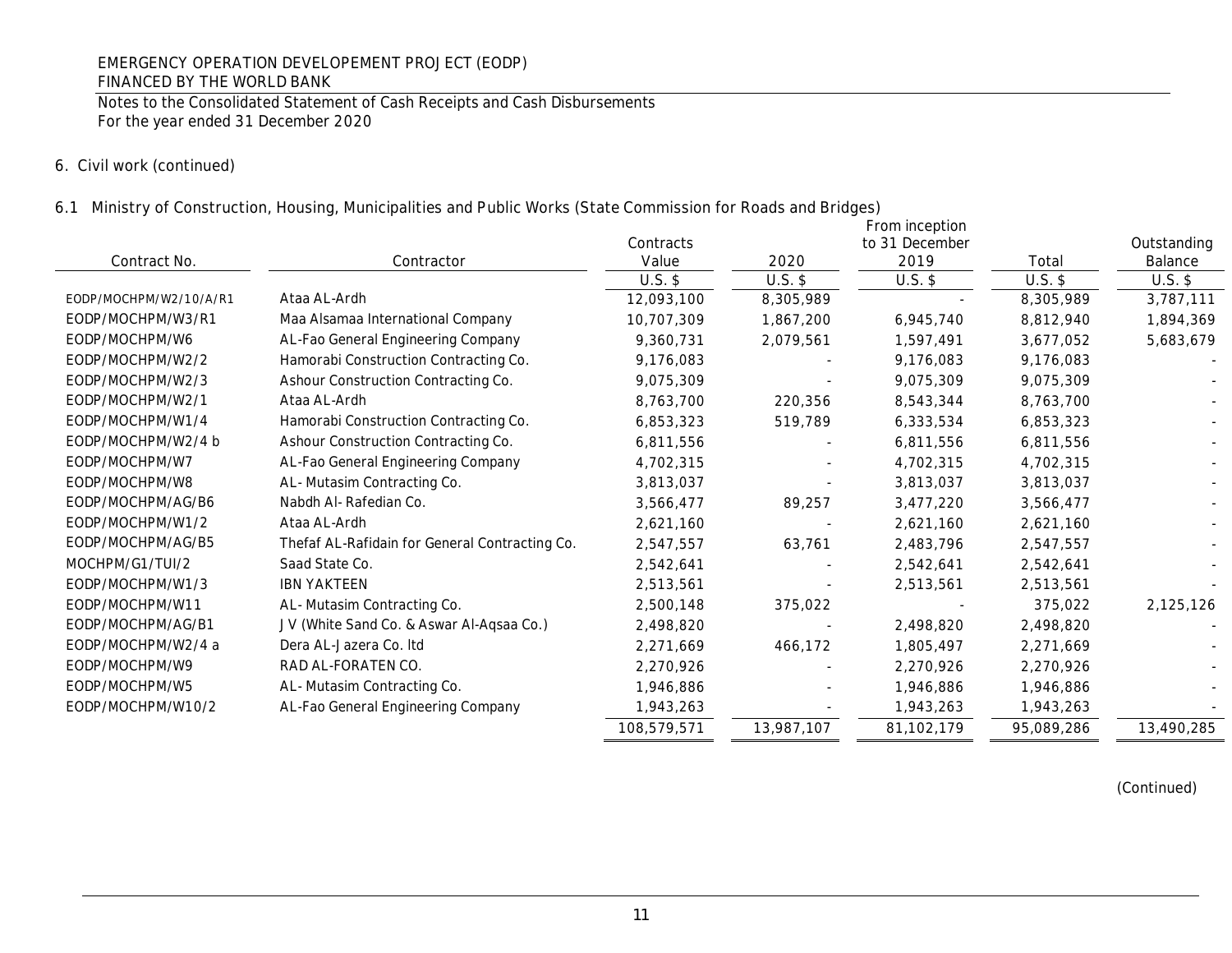Notes to the Consolidated Statement of Cash Receipts and Cash Disbursements For the year ended 31 December 2020

# **6.Civil works (continued)**

**6.1 Ministry of Construction, Housing, Municipalities and Public Works (State Commission for Roads and Bridges) (continued)**

| Contract No.       | Contractor                            | Contracts<br>Value | 2020                     | From inception<br>to 31 December<br>2019 | Total       | Outstanding<br>Balance |
|--------------------|---------------------------------------|--------------------|--------------------------|------------------------------------------|-------------|------------------------|
|                    |                                       | $U.S.$ \$          | $U.S.$ \$                | $U.S.$ \$                                | $U.S.$ \$   | $U.S.$ \$              |
| EODP/MOCHPM/AG/B10 | AL-Abid AL-Araby Co.                  | 1,886,979          | 47,250                   | 1,839,729                                | 1,886,979   |                        |
| MOCHPM/G1/TUI/4    | AL-Fao General Engineering            |                    |                          |                                          |             |                        |
|                    | Company                               | 1,560,928          |                          | 1,560,928                                | 1,560,928   |                        |
| EODP/MOCHPM/W10/7  | Hamorabi Construction Contracting Co. | 1,533,393          |                          | 1,533,393                                | 1,533,393   |                        |
| EODP/MOCHPM/W1/1   | Nafhat Al_Rafidain Company for        |                    |                          |                                          |             |                        |
|                    | <b>General Trading</b>                | 1,510,514          |                          | 1,510,514                                | 1,510,514   |                        |
| EODP/MOCHPM/AG/B2  | Nabdh Al- Rafedian Co.                | 1,388,927          |                          | 1,388,927                                | 1,388,927   |                        |
| EODP/MOCHPM/W10/4  | AL-Mutasim Contracting Co.            | 1,006,966          | $\overline{\phantom{a}}$ | 1,006,966                                | 1,006,966   | $\sim$                 |
| EODP/MOCHPM/W10/3  | AL-Mutasim Contracting Co.            | 976,620            |                          | 976,620                                  | 976,620     |                        |
| EODP/MOCHPM/W10/1  | Ashour Construction Contracting Co.   | 895,706            | $\sim$                   | 895,706                                  | 895,706     |                        |
| EODP/MOCHPM/AG/B3  | Al-aa Al-Iraq Company                 | 871,620            |                          | 871,620                                  | 871,620     |                        |
| EODP/MOCHPM/AG/B8  | Ashbal AL-Dheyaghim Company for       |                    |                          |                                          |             |                        |
|                    | <b>General Contracts LTD</b>          | 855,710            | 71,846                   | 783,864                                  | 855,710     |                        |
| EODP/MOCHPM/W10/6  | RAD AL-FORATEN CO.                    | 791,913            | 162,394                  | 629,519                                  | 791,913     |                        |
| EODP/MOCHPM/W1/5   | JV (Taj AL-Mroaa Co. & Baraka         |                    |                          |                                          |             |                        |
|                    | Algateef Co.)                         | 740,764            | 18,554                   | 722,210                                  | 740,764     |                        |
| MOCHPM/G1/TUI/3    | Ashour Construction Contracting Co.   | 216,159            |                          | 216,159                                  | 216,159     |                        |
| MOCHPM/G1/TUI/1    | Ashour Construction Contracting Co.   | 165,821            |                          | 165,821                                  | 165,821     |                        |
|                    |                                       | 122,981,591        | 14,287,151               | 95,204,155                               | 109,491,306 | 13,490,285             |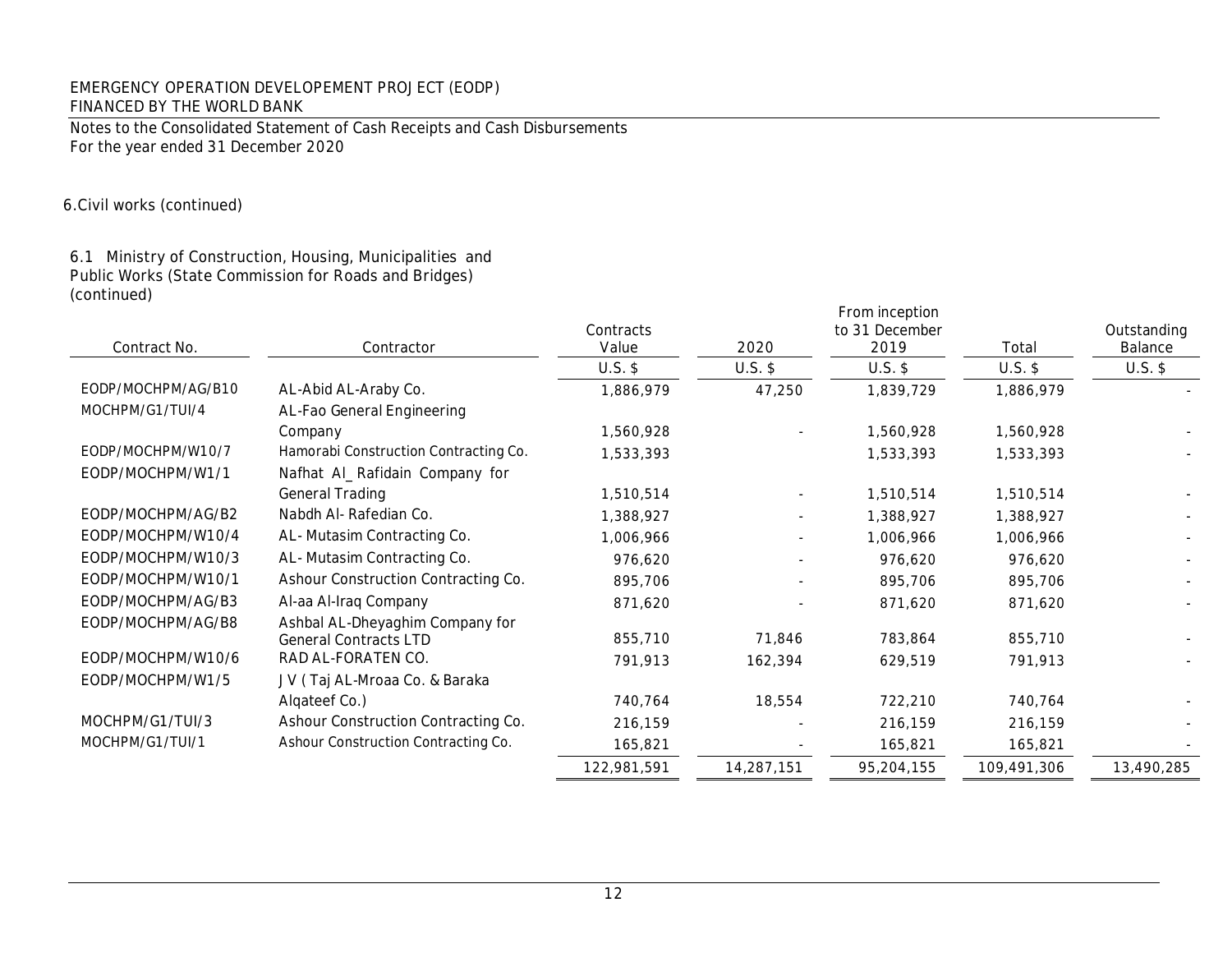Notes to the Consolidated Statement of Cash Receipts and Cash Disbursements For the year ended 31 December 2020

### **6.Civil works (continued)**

#### **6.2 Ministry of Construction, Housing Municipalities and Public Works (Municipalities sector)**

|                                                               |            |           | From inception<br>to 31 |            |             |
|---------------------------------------------------------------|------------|-----------|-------------------------|------------|-------------|
|                                                               | Contracts  |           | December                |            | Outstanding |
| Contract                                                      | Value      | 2020      | 2019                    | Total      | Balance     |
|                                                               | $U.S.$ \$  | $U.S.$ \$ | $U.S.$ \$               | $U.S.$ \$  | $U.S.$ \$   |
| W10-B- Implementation Transmission Pipeline 300 Mm And        |            |           |                         |            |             |
| Rehabilitation                                                | 2,881,467  | 1,268     | 2,880,199               | 2,881,467  |             |
| WO3-Rehabilitation Of Drinking Water Compact Units            | 2,698,860  | 780,097   | 1,918,763               | 2,698,860  |             |
| W05- Rehabilitation Of Drinking Water Compact Units Al-       |            |           |                         |            |             |
| Dulooeyya Woosta                                              | 2,520,472  | 226,230   | 2,294,242               | 2,520,472  |             |
| WO4-Rehabilitation Of Drinking Water Compact Units            | 1,672,764  | 568,956   | 1,103,808               | 1,672,764  |             |
| WO1- Rehabilitation Of Al-Awja- Owainat                       | 1,587,759  | 587,517   | 1,000,242               | 1,587,759  |             |
| W13-C-Rehabilitation Of Drinking Water Compact                | 1,531,384  | 127,003   | 1,404,381               | 1,531,384  |             |
| W12-B- Rehabilitation Of Drinking Water Compact Units         | 1,407,469  |           | 1,067,439               | 1,067,439  | 340,030     |
| W13- A-Rehabilitation Of Drinking Water Compact Units         | 1,375,380  |           | 1,375,380               | 1,375,380  |             |
| W12-A - Rehabilitation Of Drinking Water Compact Units        | 1,293,291  | 160,390   | 1,132,901               | 1,293,291  |             |
| WO8-Rehabilitation Of Tikrit Main And Secondary Wastewater    |            |           |                         |            |             |
| <b>Lifting Stations</b>                                       | 1,281,625  |           | 1,281,625               | 1,281,625  |             |
| W15-A-Rehabilitation Of Al-Muqdadiyah Old Water Project With  |            |           |                         |            |             |
| Low                                                           | 1,194,692  | 104,118   | 1,090,574               | 1,194,692  |             |
| WO6- Rehabilitation Of Drinking Water Compact Units Al-       |            |           |                         |            |             |
| Rewashed Al-Qadeem                                            | 1,159,222  | 399,517   | 590,117                 | 989,634    | 169,588     |
| W16- Rehabilitation Of Alfallujah Sewerage Lift Station       | 1,120,140  | 274,062   | 846,078                 | 1,120,140  |             |
| W13-B-Implementation Of Transition Pipe Line 400 Mm           | 1,107,000  |           | 1,107,000               | 1,107,000  |             |
| WO7-Rehabilitation Of WTP (Jalula Al-Qadeem And) And          |            |           |                         |            |             |
| <b>Compact Units</b>                                          | 880,300    | 736       | 879,564                 | 880,300    |             |
| WO2-Rehabilitation Of Drinking Water Compact Units            | 826,536    | 417,829   | 408,707                 | 826,536    |             |
| W14-Supply And Implementation Of Pipe Line                    | 761,007    |           | 761,007                 | 761,007    |             |
| W10 A-Rehabilitation Of Al-Aazeem Compact Unit                | 488,147    | 80,857    | 407,290                 | 488,147    |             |
| W15-B-Rehabilitation Of Drinking Water Compact Units          | 364,075    | 125,252   | 238,823                 | 364,075    |             |
| W11- Rehabilitation Of As-Saadiya Storm Water Pumping Station | 134,961    |           | 134,961                 | 134,961    |             |
|                                                               | 26,286,551 | 3,853,832 | 21,923,101              | 25,776,933 | 509,618     |
|                                                               |            |           |                         |            |             |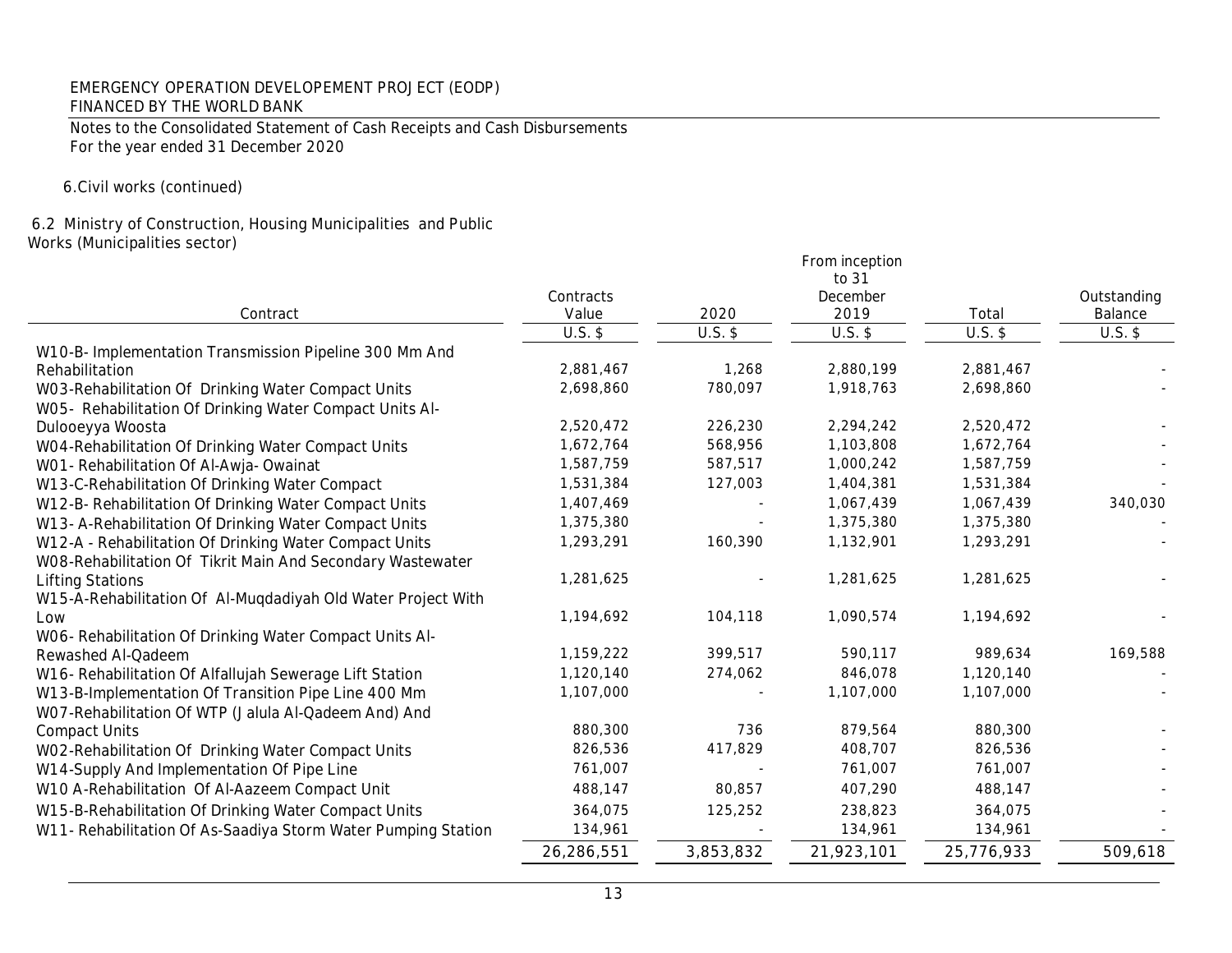Notes to the Consolidated Statement of Cash Receipts and Cash Disbursements For the year ended 31 December 2020

# **6.Civil works (continued)**

#### **6.3 Ministry of Water Recourses**

| Contract<br>No.  | Contractor                                           | Contracts<br>Value | 2020                     | From<br>inception to<br>31 December<br>2019 | Total     | Outstanding<br><b>Balance</b> |
|------------------|------------------------------------------------------|--------------------|--------------------------|---------------------------------------------|-----------|-------------------------------|
|                  |                                                      | $U.S.$ \$          | $U.S.$ \$                | $U.S.$ \$                                   | $U.S.$ \$ | $U.S.$ \$                     |
| WO4              | Anwar AI hatem Company & Baghdad building<br>company | 1,165,901          |                          |                                             |           | 1,165,901                     |
| W06              | Rauaat Al-Bareg Company for General Contracts Ltd    | 998,341            |                          |                                             |           | 998.341                       |
| W <sub>O</sub> 1 | Rafidain General Company for Dams Construction       | 982.751            | 528.899                  |                                             | 528.899   | 453,852                       |
| W <sub>O</sub> 7 | koop international B.V                               | 979.613            | $\overline{\phantom{a}}$ |                                             |           | 979,613                       |
| WO8              | Rayahean Al-Hadhaba Company                          | 878,777            | $\sim$                   |                                             |           | 878,777                       |
| W09              | Al-Fayadh Company                                    | 200,400            | $\sim$                   |                                             |           | 200,400                       |
| W <sub>10</sub>  | Ataaa AL-Yasamin Company                             | 127,432            |                          |                                             |           | 127,432                       |
|                  |                                                      | 5,333,215          | 528.899                  |                                             | 528.899   | 4,804,316                     |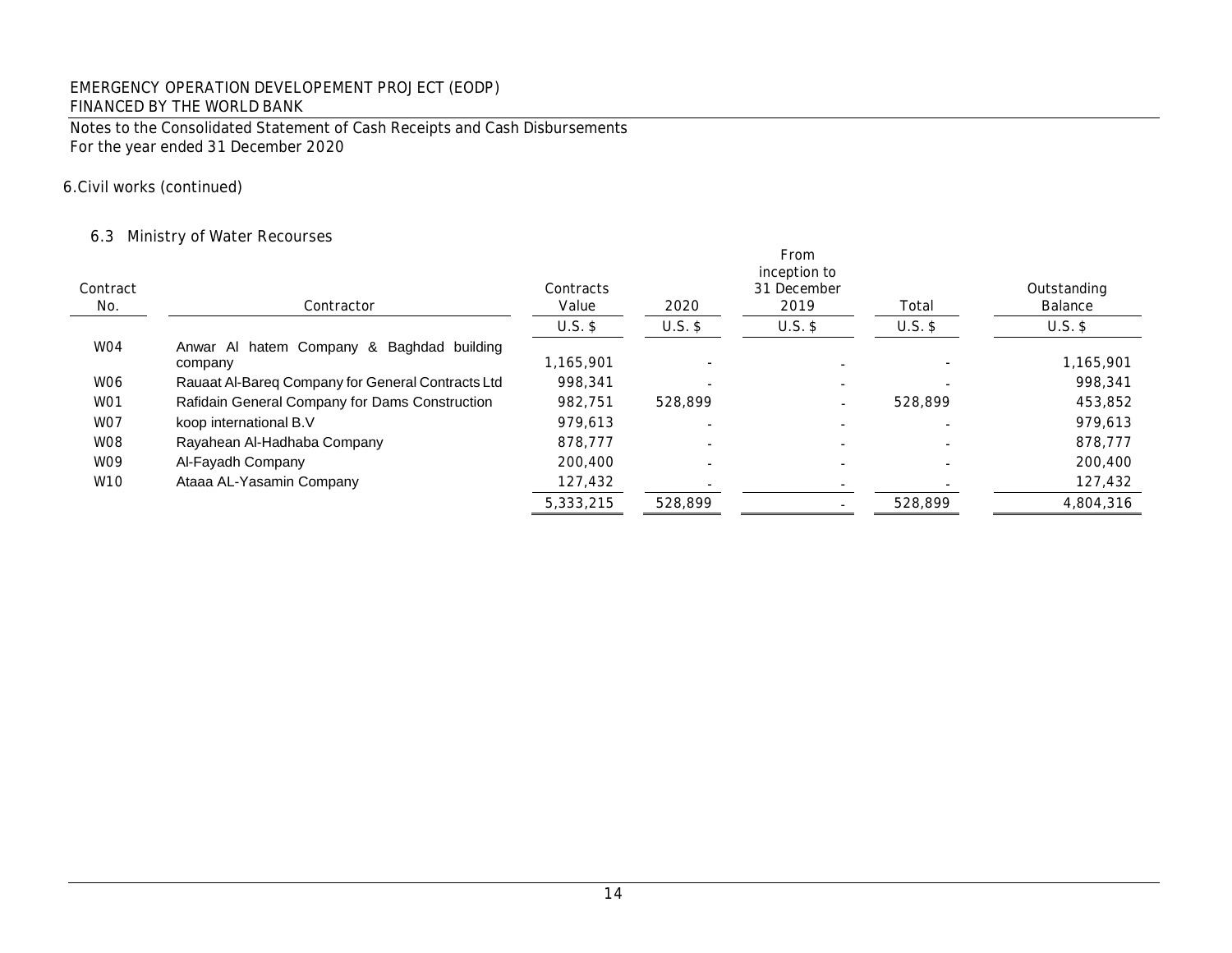Notes to the Consolidated Statement of Cash Receipts and Cash Disbursements For the year ended 31 December 2020

### **6.Civil works (continued)**

# **6.4 Ministry of Construction, Housing, Municipalities and Public Works (Building directorate)**

|                 |                                         |                    |           | From<br>inception to |           |                               |
|-----------------|-----------------------------------------|--------------------|-----------|----------------------|-----------|-------------------------------|
| Contract No.    | Contractor                              | Contracts<br>Value | 2020      | 31 December<br>2019  | Total     | Outstanding<br><b>Balance</b> |
|                 |                                         | $U.S.$ \$          | $U.S.$ \$ | $U.S.$ \$            | $U.S.$ \$ | $U.S.$ \$                     |
| IQ-CW-RFB-DI-01 | Najmat Dooz for General contracting Co. | 573,242            | 296,748   |                      | 296,748   | 276,494                       |
| IQ-CW-RFB-DI-02 | Sako for General contracting Co.        | 383,521            | 267,524   |                      | 267,524   | 115,997                       |
|                 |                                         | 956,763            | 564,272   |                      | 564,272   | 392,491                       |

#### **6.5 Ministry of Electricity**

|                  |                   |           |           | From         |           |             |
|------------------|-------------------|-----------|-----------|--------------|-----------|-------------|
|                  |                   |           |           | inception to |           |             |
|                  |                   | Contracts |           | 31 December  |           | Outstanding |
| Contract No.     | Contractor        | Value     | 2020      | 2019         | Total     | Balance     |
|                  |                   | $U.S.$ \$ | $U.S.$ \$ | $U.S.$ \$    | $U.S.$ \$ | $U.S.$ \$   |
| EODP-MOE/T.E/W 3 | Tareeq ALTaber Co | 324,186   | 313,488   |              | 313,488   | 10,698      |
|                  |                   | 324,186   | 313,488   |              | 313,488   | 10,698      |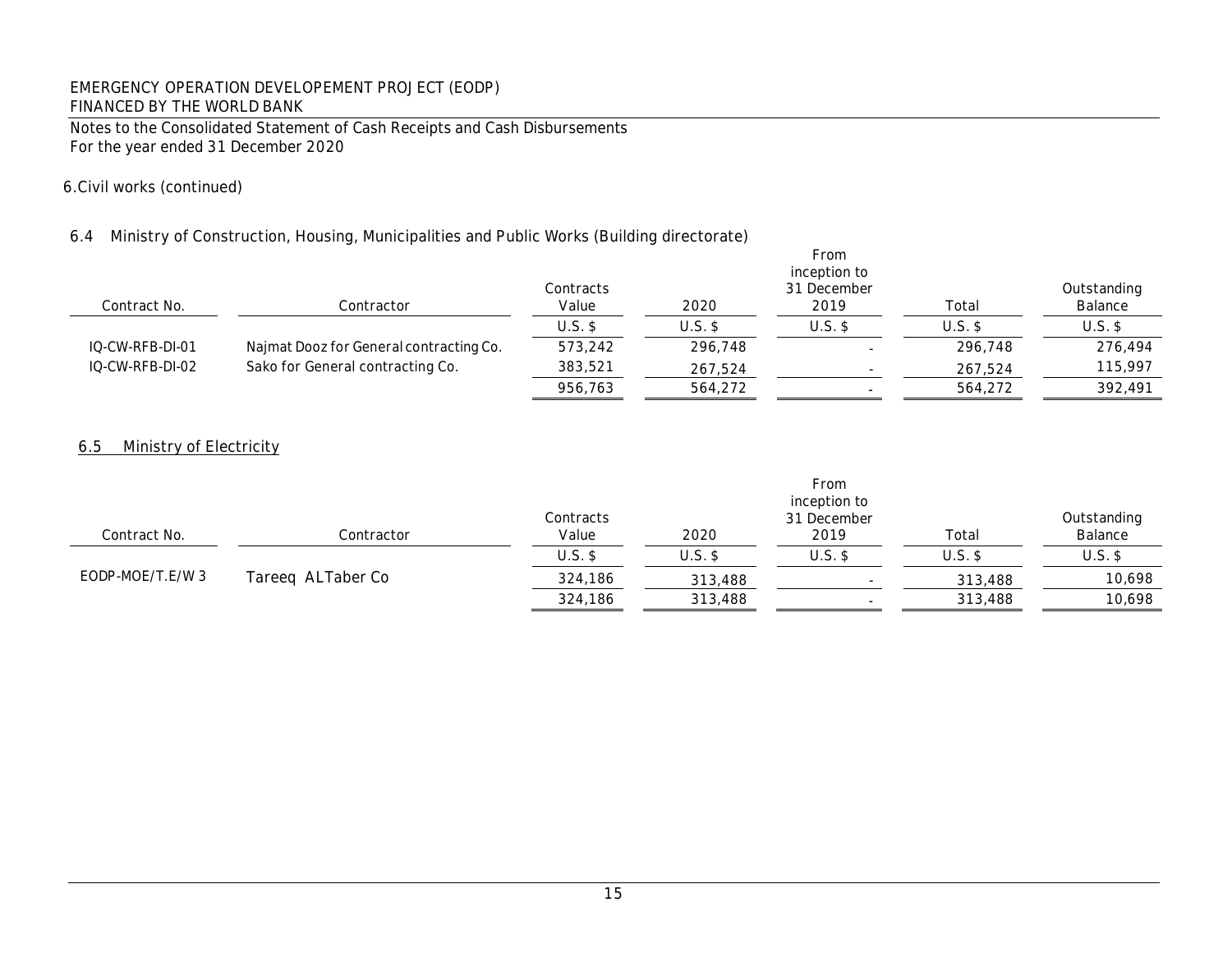Notes to the Consolidated Statement of Cash Receipts and Cash Disbursements For the year ended 31 December 2020

# **7. Consultant services**

| Note | <b>Implementing Party</b>                                                                                                         | Contracts<br>value | 2020      | From inception<br>to 31 December<br>2019 | Total     | Outstanding<br>balance |
|------|-----------------------------------------------------------------------------------------------------------------------------------|--------------------|-----------|------------------------------------------|-----------|------------------------|
|      |                                                                                                                                   | $U.S.$ \$          | $U.S.$ \$ | $U.S.$ \$                                | $U.S.$ \$ | $U.S.$ \$              |
| 7.1  | Reconstruction Fund for Areas Affected by                                                                                         |                    |           | 3,355,805                                |           |                        |
| 7.2  | <b>Terroristic Operation</b><br>Ministry of Construction, Housing, Municipalities<br>and Public Works (State Commission for Roads | 7,321,555          | 1,188,042 |                                          | 4,543,847 | 2,777,708              |
|      | and Bridges)                                                                                                                      | 1,811,331          | 791,410   | 437,589                                  | 1.228.999 | 582,332                |
| 7.3  | Ministry of Construction, Housing Municipalities                                                                                  |                    |           |                                          |           |                        |
|      | and Public Works (Municipalities sector)                                                                                          | 1.189.254          | 85,394    | 896,380                                  | 981.774   | 207,480                |
| 7.4  | Ministry of Electricity                                                                                                           | 358,700            | 71,250    | 241,266                                  | 312,516   | 46,184                 |
|      |                                                                                                                                   | 10.680.840         | 2.136.096 | 4,931,040                                | 7.067.136 | 3.613.704              |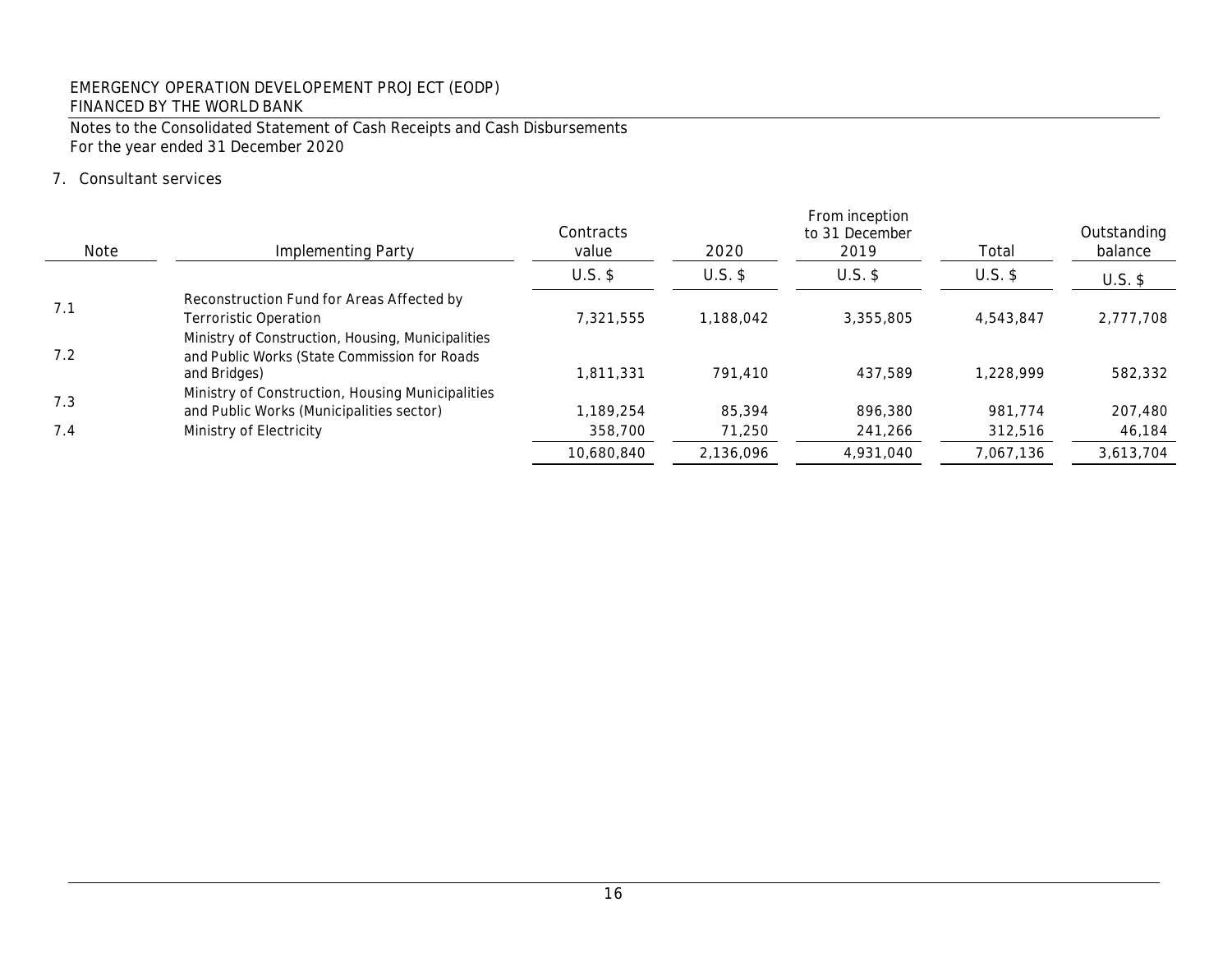Notes to the Consolidated Statement of Cash Receipts and Cash Disbursements For the year ended 31 December 2020

# **7. Consultant services (continued)**

### **7.1 Reconstruction Fund for Areas Affected by Terroristic Operation**

|               |                                                        | Contracts |           | From inception<br>to 31 December |           | Outstanding |
|---------------|--------------------------------------------------------|-----------|-----------|----------------------------------|-----------|-------------|
| Contract No.  | Contractor                                             | Value     | 2020      | 2019                             | Total     | Balance     |
|               |                                                        | $U.S.$ \$ | $U.S.$ \$ | $U.S.$ \$                        | $U.S.$ \$ | $U.S.$ \$   |
| EODP/RF/C6    | AFG International Inc.                                 | 2,147,418 | 231,699   | 1,615,768                        | 1,847,467 | 299,951     |
| EODP/RF/C16   | <b>IDEAL</b>                                           | 790,184   | 213,349   | 79,018                           | 292,367   | 497,817     |
| EODP-RF/C12-1 | Universal Engineering Consultant Co.                   | 581,280   | 54,175    |                                  | 54,175    | 527,105     |
| EODP/RF/C2    | Canadian leaders and internati-onal<br>consulting Inc. | 576,149   | 201,652   | 316,882                          | 518,534   | 57,615      |
| EODP/RF/C8    | Open Project Agriculture                               |           |           |                                  |           |             |
|               | engineering                                            | 537,660   |           | 48,525                           | 48,525    | 489,135     |
| EODP/RF/C24-1 | Eco Con Ser Enviro. Solution                           | 516,983   | 149,193   |                                  | 149,193   | 367,790     |
| EODP/RF/C5    | SIM S.p.A                                              | 464,074   |           | 368,194                          | 368,194   | 95,880      |
| EODP/RF/C17   | AFG+Horizon                                            | 436,438   | 83,800    | 209,500                          | 293,300   | 143,138     |
| EODP/RF/C1    | Majida Salman Mohammed                                 | 385,962   | 77,772    | 187,955                          | 265,727   | 120,235     |
| EODP/RF/C20   | Haider Sadiq Jafar                                     | 293,700   | 82,225    | 142,100                          | 224,325   | 69,375      |
| EODP/RF/C21   | Kamal Abdullah Salman                                  | 192,000   | 52,000    | 86,800                           | 138,800   | 53,200      |
| EODP/RF/C4    | Ernst and Young                                        | 145,570   |           | 92,193                           | 92,193    | 53,377      |
| EODP/RF/C27   | Maha Abdulkareem Naji                                  | 66,867    | 33,907    | 32,960                           | 66,867    |             |
| EODP/RF/C25   | Frame vision art production Co.                        | 56,800    | 8,270     | 45,440                           | 53,710    | 3,090       |
| EODP/RF/C7    | Umer Hazim Shakir                                      | 36,360    |           | 36,360                           | 36,360    |             |
| EODP/RF/C28   | DR.Anthony Finn                                        | 32,910    |           | 32,910                           | 32,910    |             |
| EODP/RF/C11   | Kamal Abdullah Salman                                  | 23,200    |           | 23,200                           | 23,200    |             |
| EODP/RF/C10   | Art City Co.                                           | 16,800    |           | 16,800                           | 16,800    |             |
| EODP/RF/C19   | Abdelhamid A. Abdelhamid                               | 15,000    |           | 15,000                           | 15,000    |             |
| EODP/RF/G4    | Amurabaa Althahabi                                     | 5,200     |           | 5,200                            | 5,200     |             |
| EODP/RF/C26   | <b>Tigris Net</b>                                      | 1,000     |           | 1,000                            | 1,000     |             |
|               |                                                        | 7,321,555 | 1,188,042 | 3,355,805                        | 4,543,847 | 2,777,708   |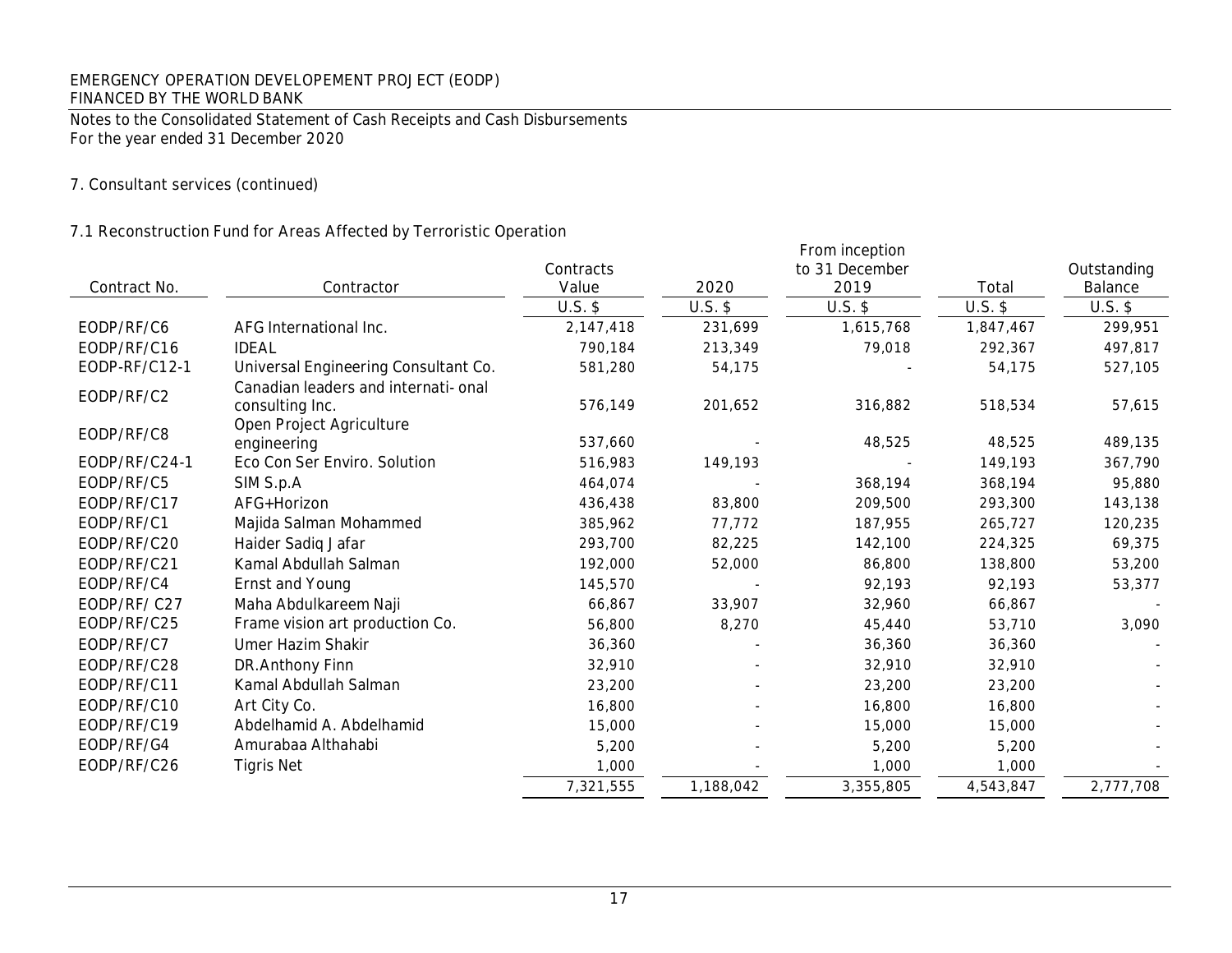Notes to the Consolidated Statement of Cash Receipts and Cash Disbursements For the year ended 31 December 2020

### **7. Consultant services (continued)**

#### **7.2 Ministry of Construction, Housing, Municipalities and Public Works (State Commission for Roads and Bridges)**

| Contract No.    | Contractor                                  | Contracts<br>Value | 2020      | From inception<br>to 31 December<br>2019 | Total     | Outstanding<br><b>Balance</b> |
|-----------------|---------------------------------------------|--------------------|-----------|------------------------------------------|-----------|-------------------------------|
|                 |                                             | $U.S.$ \$          | $U.S.$ \$ | $U.S.$ \$                                | $U.S.$ \$ | $U.S.$ \$                     |
| MOCHPM/C7       | <b>Botek Bosphorus Technical Consulting</b> | 869,758            | 418,299   |                                          | 418,299   | 451,459                       |
| MOCHPM/C11      | Khatib and Alami consulting Engineers       |                    |           |                                          |           |                               |
|                 | Offshores A.L.                              | 480,234            | 358,111   |                                          | 358,111   | 122,123                       |
| MOCHPM/C10      | Elie Naim                                   | 102,900            |           | 102,900                                  | 102,900   |                               |
| MOCHPM/C1a      | Dr. Ali Hameed Aziz                         | 73,000             |           | 73,000                                   | 73,000    |                               |
| MOCHPM/C1b      | Dr. Husain Khalaf Jarallah                  | 65,200             |           | 65,200                                   | 65,200    |                               |
| MOCHPM/C6a      | Raheem Shamukh Raheema                      | 71,250             | 15,000    | 47,500                                   | 62,500    | 8,750                         |
| MOCHPM/C5a      | Dr. Hussein Janna                           | 32,000             |           | 32,000                                   | 32,000    |                               |
| MOCHPM/C1c      | Dr. Riadh S Al-Mahaidi                      | 29,500             |           | 29,500                                   | 29,500    |                               |
| MOCHPM/C5b      | Dr. Hayder Abdulhameed                      | 25,000             |           | 25,000                                   | 25,000    |                               |
| MOCHPM/G1/TUI/1 | Ministry of industry and Meterial           | 21,337             |           | 21,337                                   | 21,337    |                               |
| MOCHPM/C1d      | Dr. Amer Farouk Izzet                       | 15,000             |           | 15,000                                   | 15,000    |                               |
| MOCHPM/C9       | Dr. Ali Hussein Dawood                      | 12,000             |           | 12,000                                   | 12,000    |                               |
| N/A             | National Center Construction                |                    |           |                                          |           |                               |
|                 | Laboratory                                  | 10,152             |           | 10,152                                   | 10,152    |                               |
| MOCHPM/C5c      | Tatyana Gorskaya                            | 4,000              |           | 4,000                                    | 4,000     |                               |
|                 |                                             | 1,811,331          | 791,410   | 437,589                                  | 1,228,999 | 582,332                       |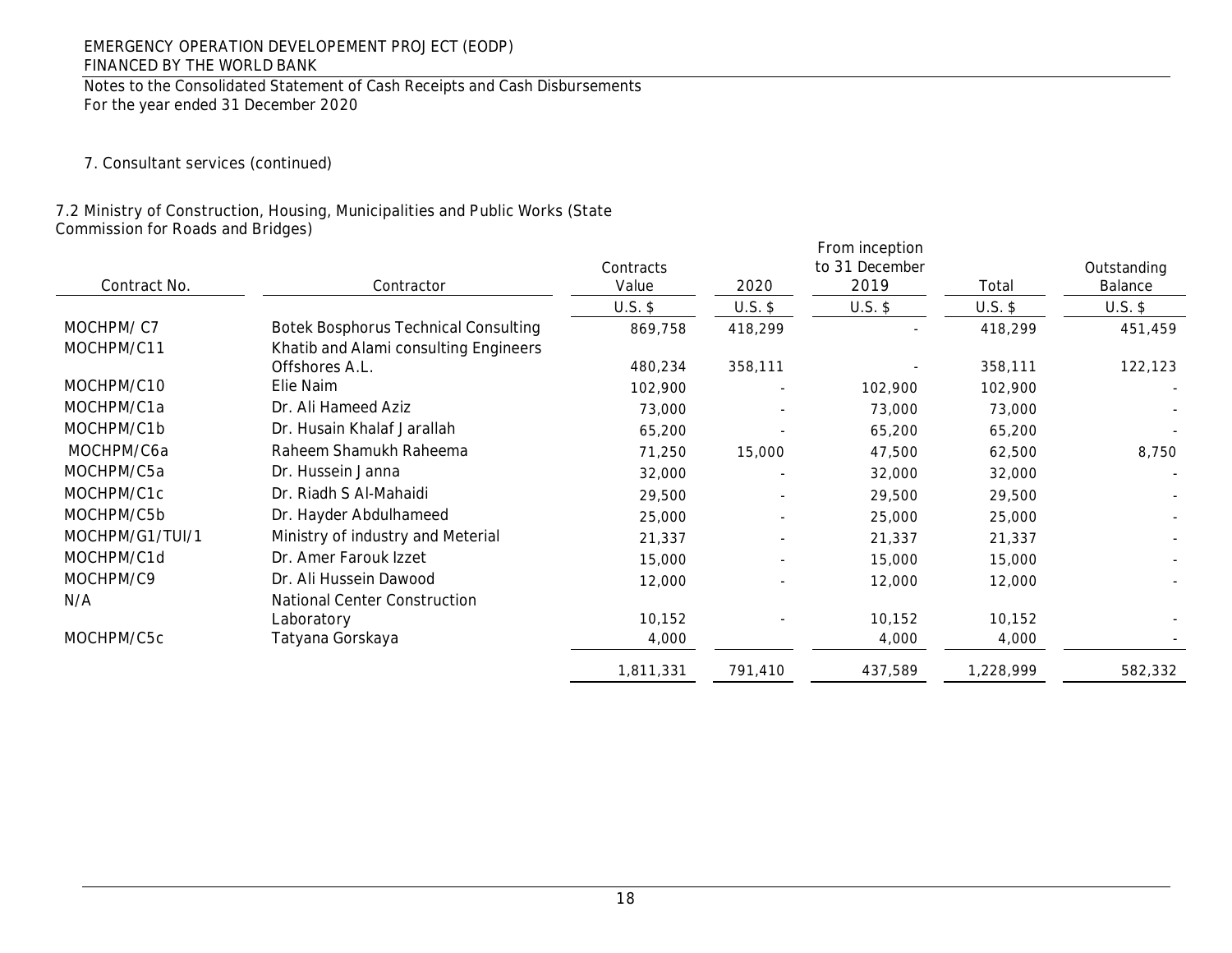Notes to the Consolidated Statement of Cash Receipts and Cash Disbursements For the year ended 31 December 2020

### **7. Consultant services (continued)**

#### **7.3 Ministry of Construction, Housing Municipalities and Public Works (Municipalities sector)**

|              |                                       | Contracts |           | From inception<br>to 31 December |           | Outstanding |
|--------------|---------------------------------------|-----------|-----------|----------------------------------|-----------|-------------|
| Contract No. | Contractor                            | Value     | 2020      | 2019                             | Total     | Balance     |
|              |                                       | $U.S.$ \$ | $U.S.$ \$ | $U.S.$ \$                        | $U.S.$ \$ | $U.S.$ \$   |
| C2B          | Engicon Co.                           | 399,300   |           | 310,566                          | 310,566   | 88,734      |
| ACE / C2A    | ACE                                   | 268.679   | 45,394    | 223,285                          | 268.679   |             |
| C9           | Engicon Co.                           | 195,700   |           | 156,611                          | 156.611   | 39,089      |
| MOHC/M-C8    | Sabah Abdul Hassan Abbas              | 113,403   | 24,000    | 89,403                           | 113,403   |             |
| MOHC/M-C4    | <b>Edward George Naom</b>             | 108,829   | 16,000    | 92,829                           | 108,829   |             |
| MOHC/M-C9    | Maizen A. Rasoul Al-Atrakchy          | 14,255    |           | 14,255                           | 14,255    |             |
| MOHC/M-C6    | Tatyana Gorskaya                      | 9,431     |           | 9,431                            | 9,431     |             |
| NA.          | Training Course to Erbil with the per |           |           |                                  |           |             |
|              | diem                                  | 79,657    |           |                                  |           | 79,657      |
|              |                                       | 1.189.254 | 85,394    | 896,380                          | 981.774   | 207,480     |

### **7.4 Ministry of Electricity**

|                 |                         |           |           | From inception |           |             |
|-----------------|-------------------------|-----------|-----------|----------------|-----------|-------------|
|                 |                         | Contract  |           | to 31 December |           | Outstanding |
| Contract No.    | Consultant name         | Value     | 2020      | 2019           | Total     | Balance     |
|                 |                         | $U.S.$ \$ | $U.S.$ \$ | $U.S.$ \$      | $U.S.$ \$ | $U.S.$ \$   |
| EODP-MOE/C 3    | Subhi Nori Fleh Office  | 121,875   | 35,250    | 72,583         | 107,833   | 14,042      |
| EODP-MOE/DE/C-4 | Emad Ahmed Abbas Office | 117,075   | 36,000    | 68.717         | 104,717   | 12,358      |
| EODP-MOE/C1     | Al-Ibdaa Company        | 73,750    |           | 71,538         | 71,538    | 2,212       |
| EODP-MOE/C2     | Hussain Khadim          | 46,000    |           | 28,428         | 28,428    | 17,572      |
|                 |                         | 358,700   | 71,250    | 241,266        | 312.516   | 46,184      |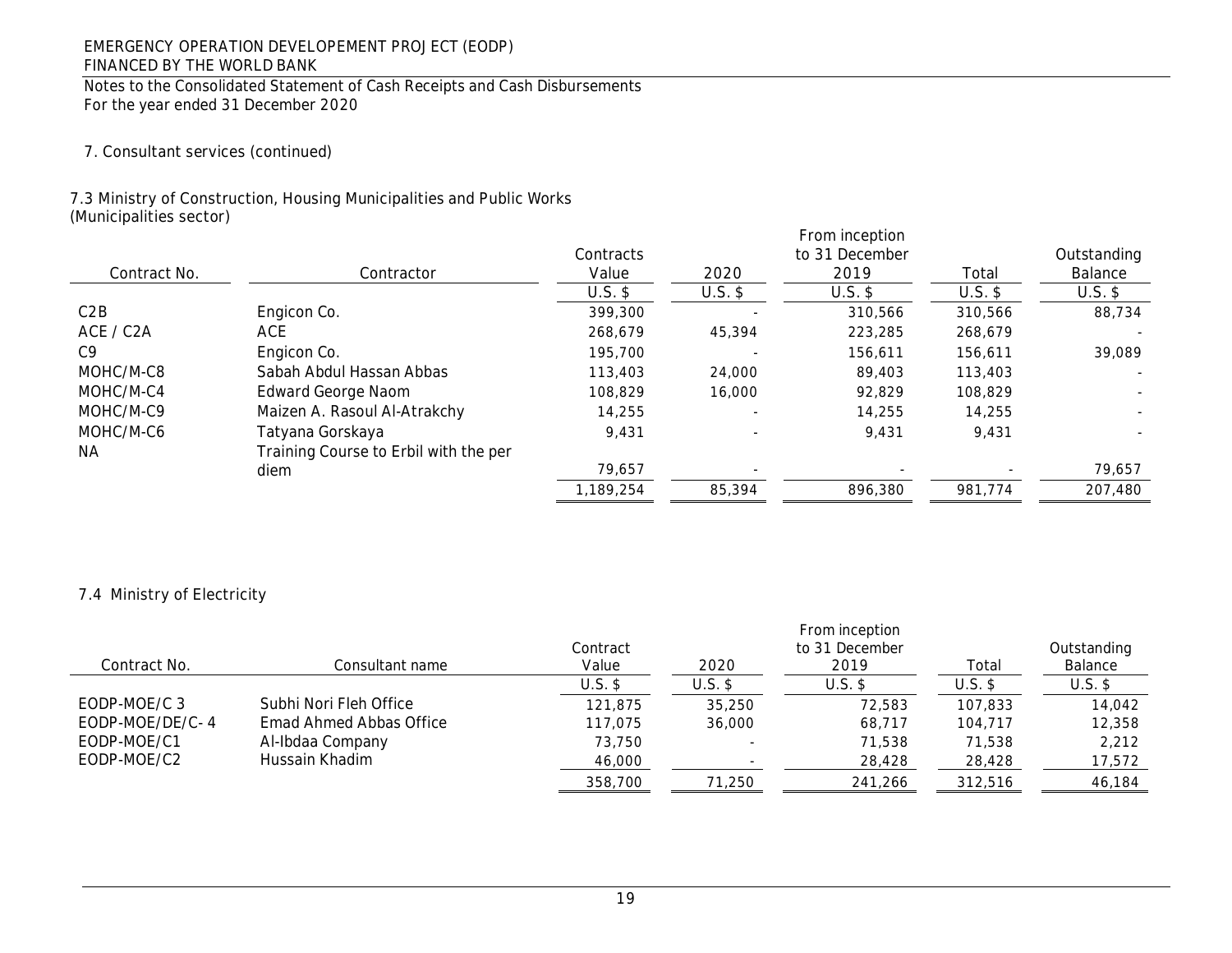### Notes to the Consolidated Statement of Cash Receipts and Cash Disbursements For the year ended 31 December 2020

# **8. Operating costs**

|                     |           | From inception |           |
|---------------------|-----------|----------------|-----------|
|                     |           | to 31 December |           |
|                     | 2020      | 2019           | Total     |
|                     | $U.S.$ \$ | $U.S.$ \$      | $U.S.$ \$ |
| Travel              | 139,539   | 1,735,168      | 1,874,707 |
| <b>Bank Charges</b> | 127,862   | 685,307        | 813,169   |
| Vehicles rent       | 6,470     | 202,291        | 208,761   |
| Advertising         |           | 198,758        | 198,758   |
| Communication       | 10,905    | 34,534         | 45,439    |
| Fuel and oil        |           | 18,364         | 18,364    |
| Printings           |           | 15,311         | 15,311    |
| Stationery          | 1,000     | 12,923         | 13,923    |
| Maintenance         |           | 13,217         | 13,217    |
| Internet            | 3,210     | 9,188          | 12,398    |
| Office equipment    | 45        | 6,265          | 6,310     |
| Equipment rental    |           | 1,810          | 1,810     |
| Software            |           | 1,500          | 1,500     |
| Others              | 58,517    | 310,853        | 369,370   |
|                     | 347,548   | 3,245,489      | 3,593,037 |